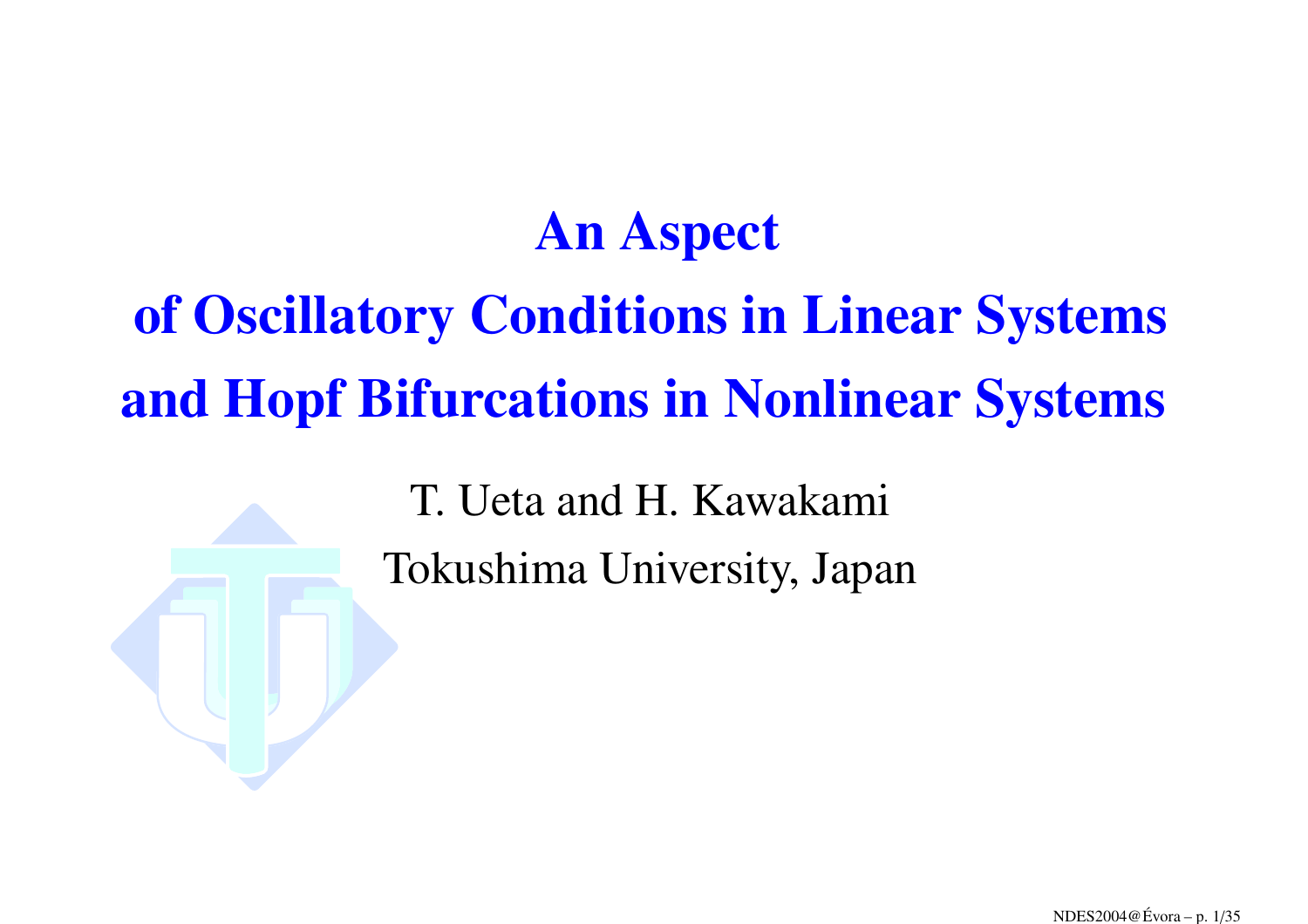# **Background**

#### **Oscillators — limit cycles in nonlinear circuits**

- ✎ **generation: lost stability for equilibrium — Hopf bifurcation**
- ✎ **required structural stability**
- ✎ **design problem**
	- ✏ **realization: RC phase shift or LC loop**
	- ✏ **design parameters: physical elements, wave shape and frequency**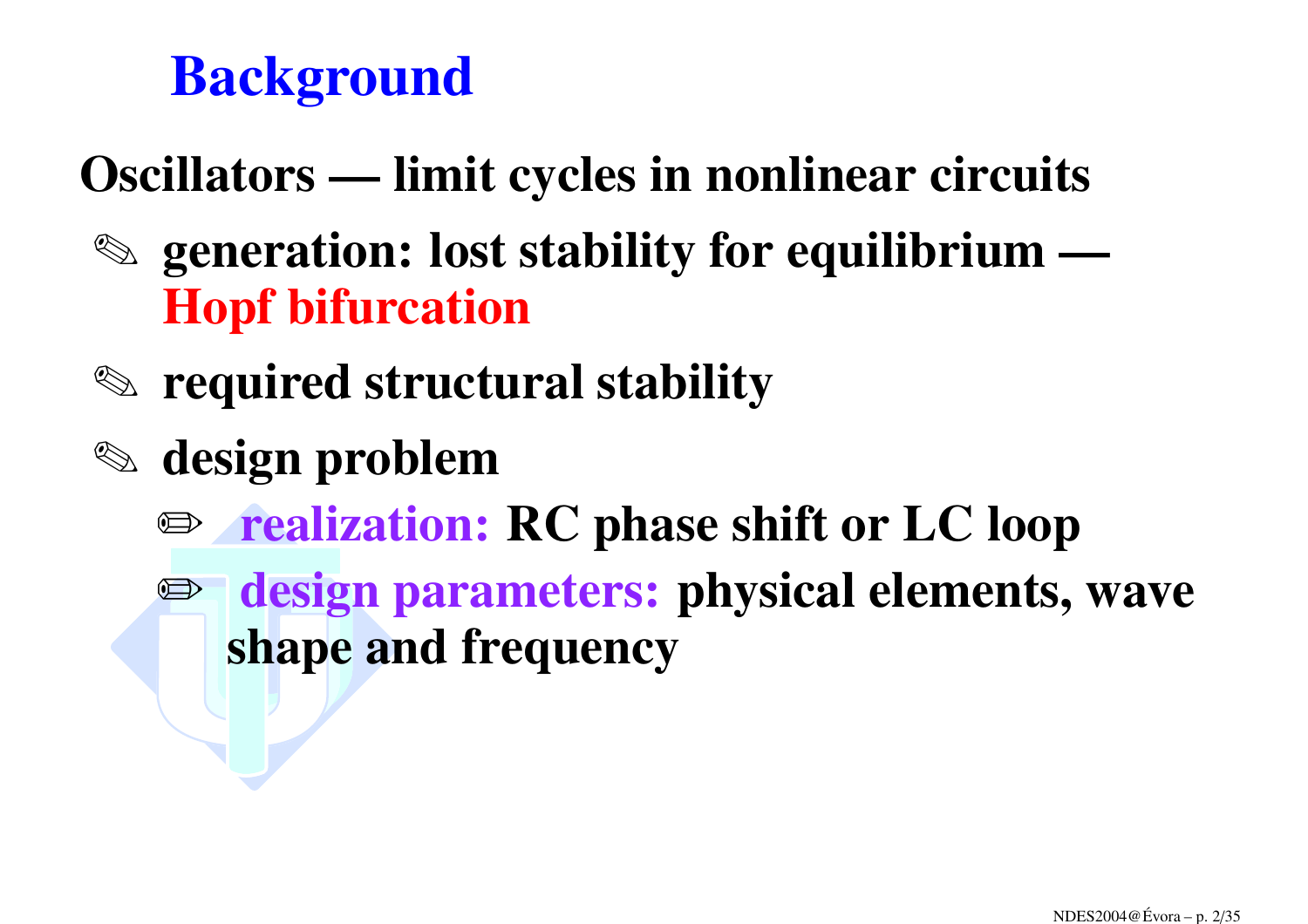## **Oscillator in text books**



- **1. provide** an amplifier  $A(j\omega)$  and a positive **feedback** β(*j*ω)**.**
- **2. the trigger can be** *noise* **in the circuitry.**
- **3. the output is applied into the input** *in phase.*
- **4. no external force is needed anymore.**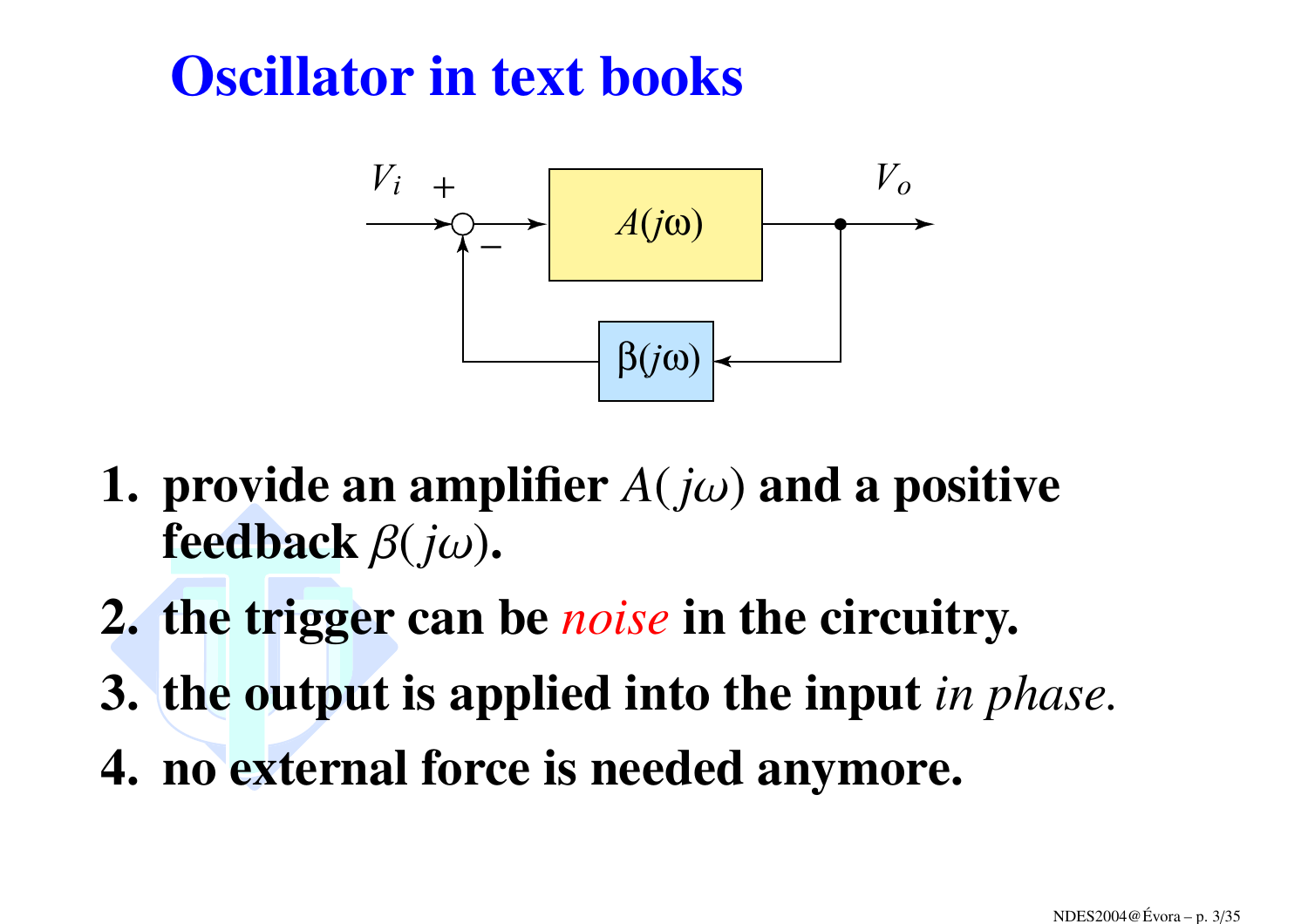## **Transfer function expression**

#### **The transfer function of the feedback system:**

$$
H(j\omega) = \frac{A(j\omega)}{1 - A(j\omega)\beta(j\omega)}
$$

 $\mathbf{H}^{\prime\prime} A \boldsymbol{\beta} \approx 1, \exists \omega = \omega_0, \text{ then } H(j\omega_0) = \infty.$ 

# $\sqrt{2\pi}$ **Barkhausen criterion Re***A*( $j\omega_0$ ) $\beta(j\omega_0) = 1$ , **Im***A*( $j\omega_0$ ) $\beta(j\omega_0) = 0$ ✑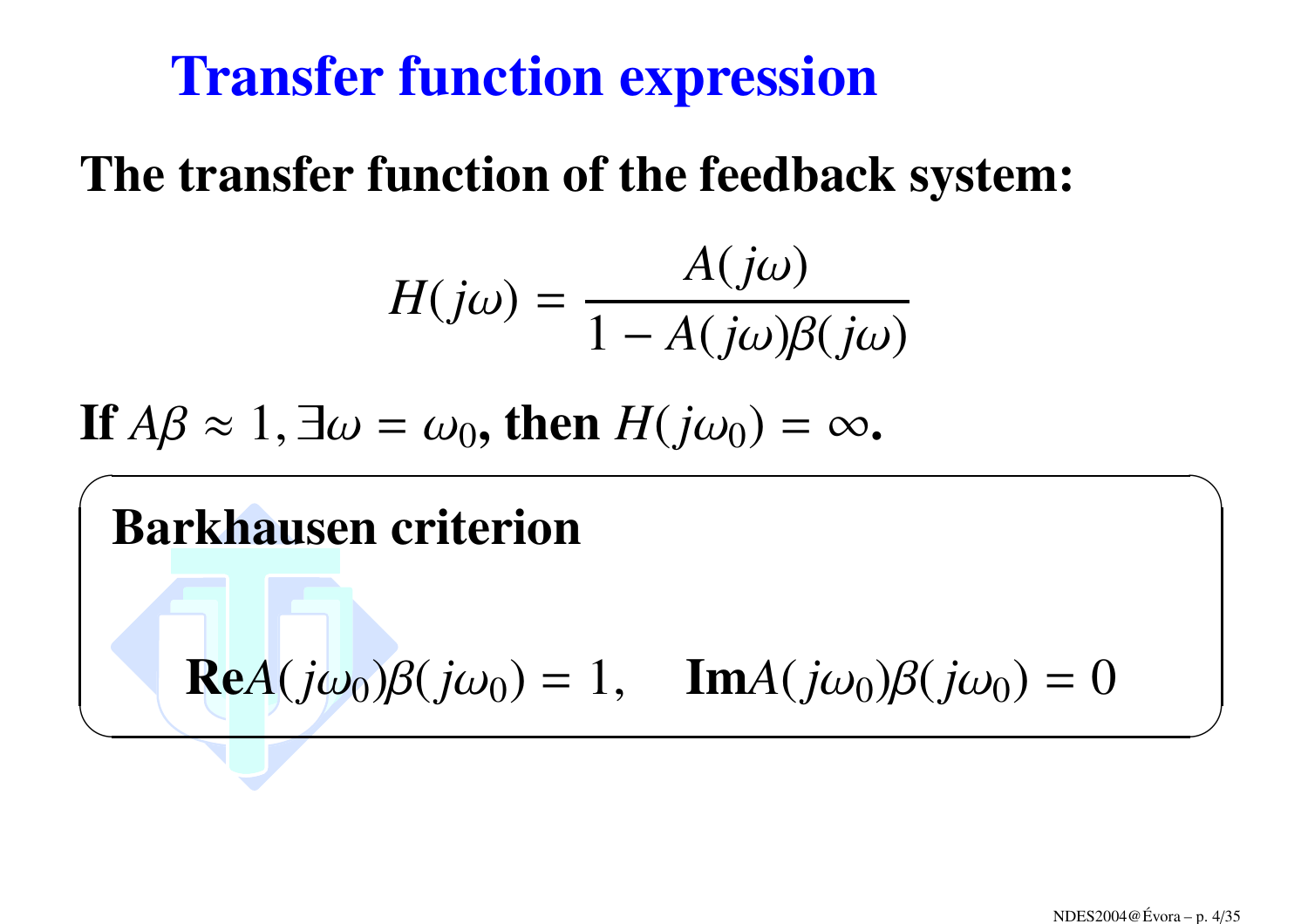# **Polar plots**

#### **Barkhausen criterion of Nyquist plot:**

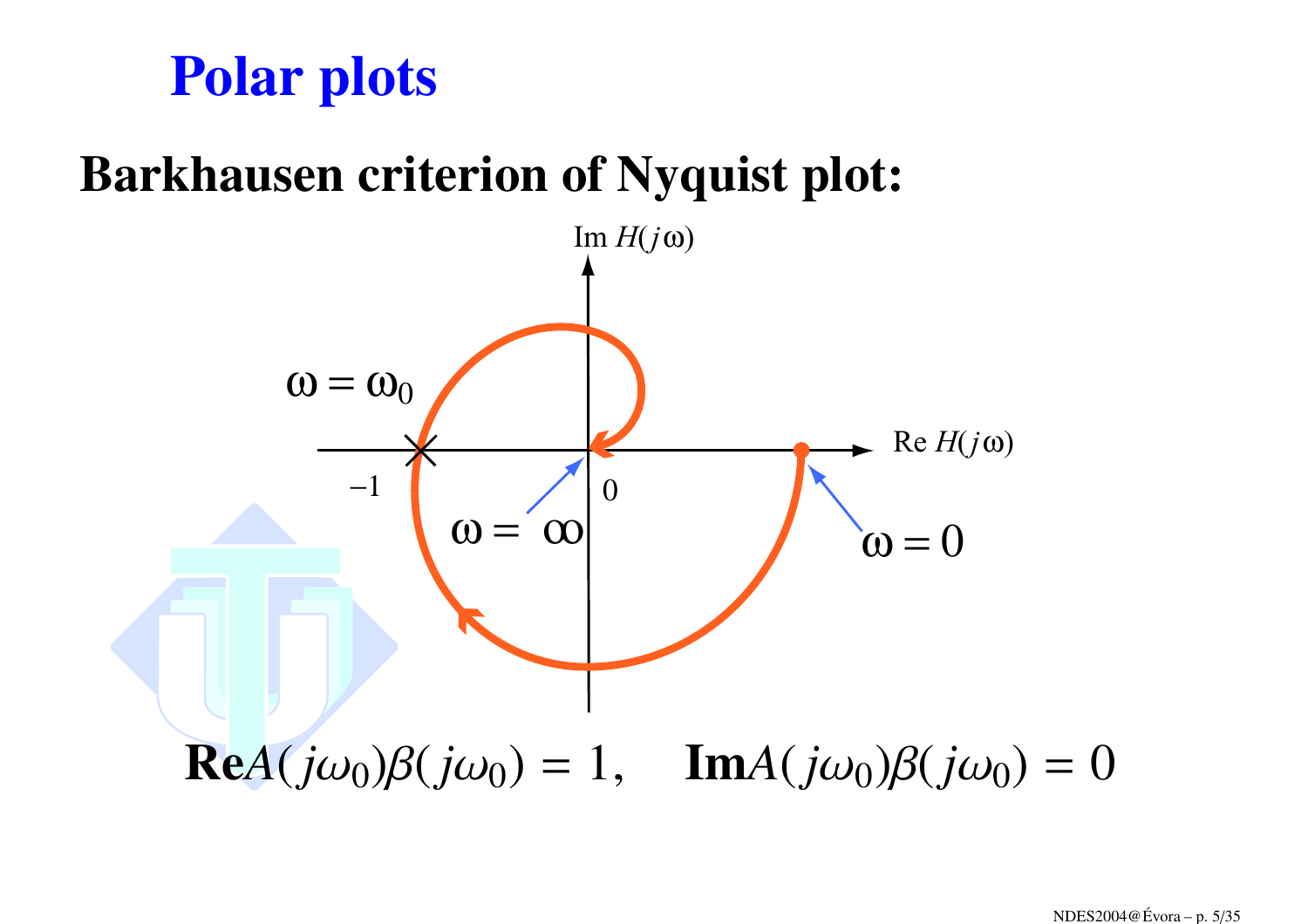**Linear and nonlinear systems**

**Barkhausen criterion for linear systems gives <sup>a</sup> harmonic oscillation — structurally unstable !** ⇓

**Need <sup>a</sup> gimmick to suppress amplitude growing.**

- ✎ **To retain the stability in large: nonlinearity— <sup>a</sup> natural assumption: limiter, clamper, thermistor**
- ✎ **getting the structural stability**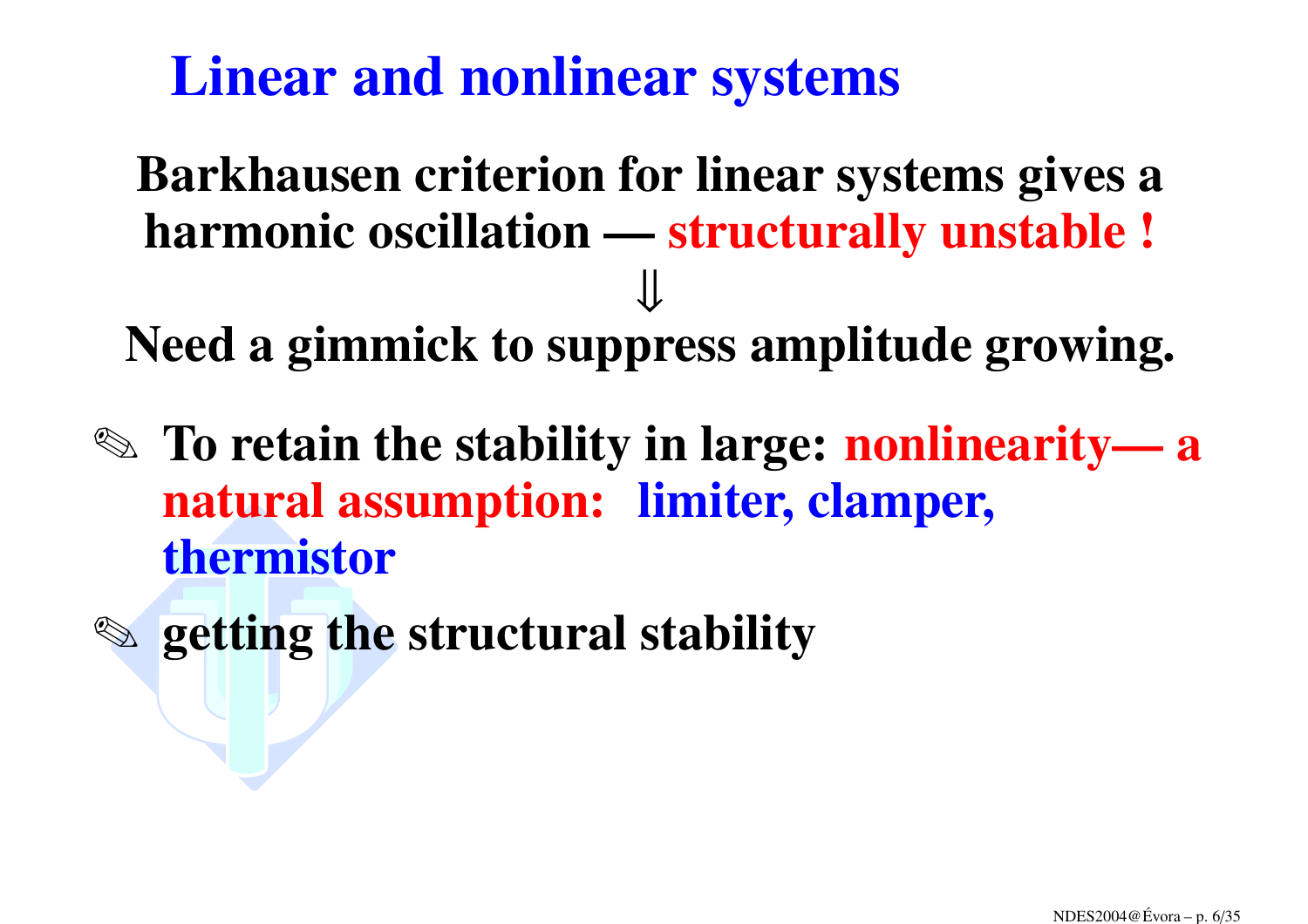# **Wien bridge oscillator**



*R*4 **should be nonlinear to keep stable oscillation.**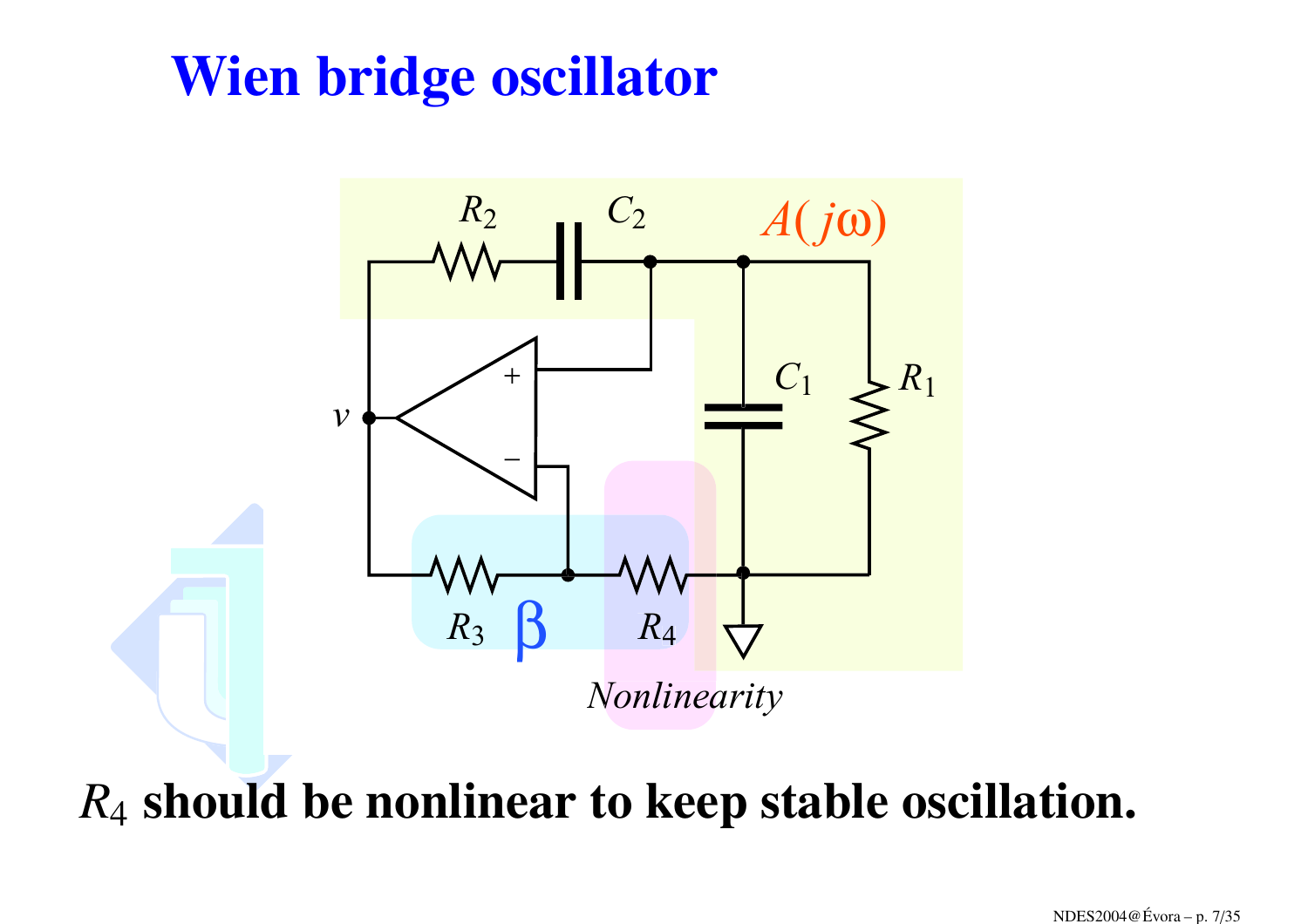## **Wien bridge oscillator**



 $Z_1Z_3 = Z_2Z_4$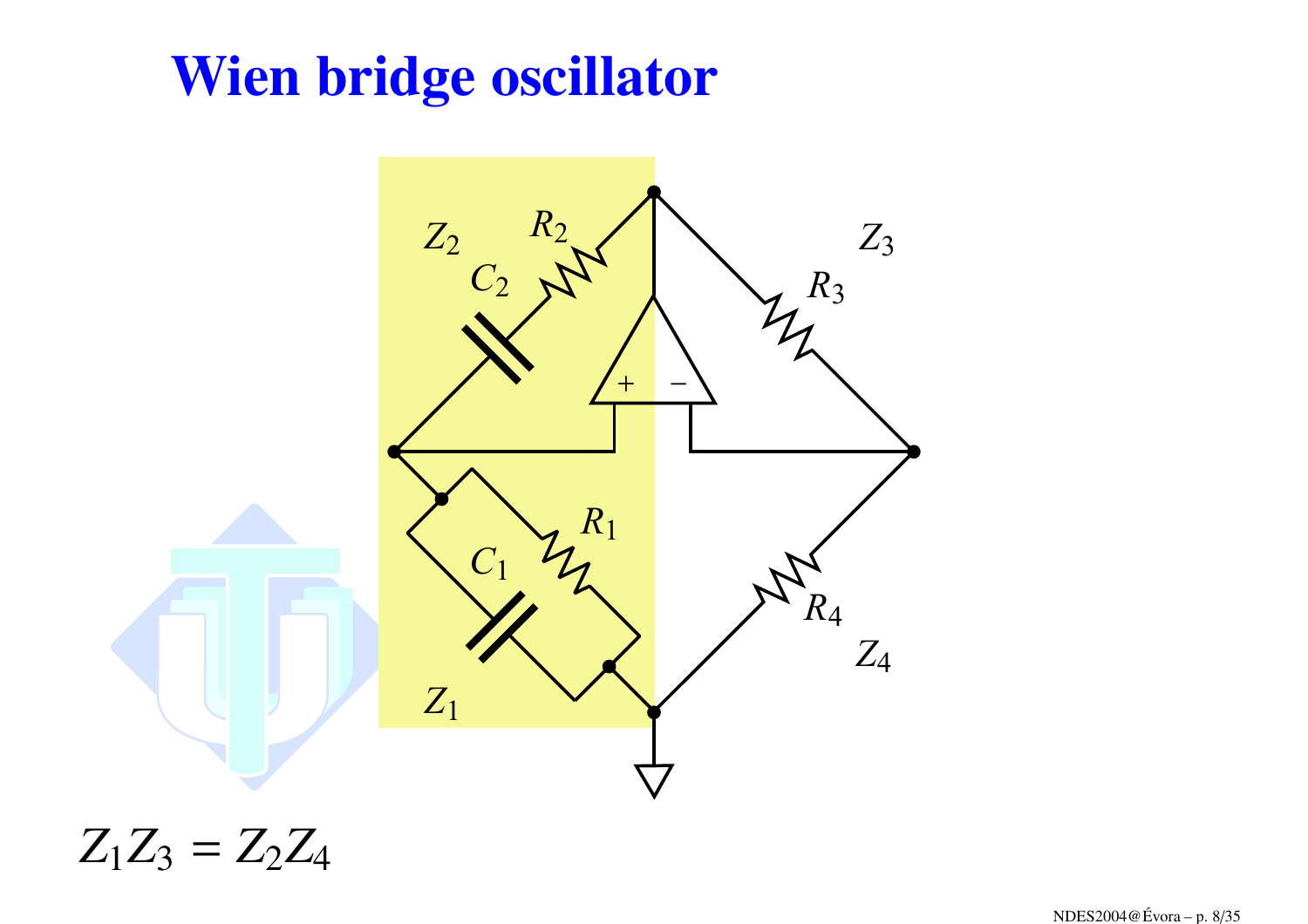# **In this talk** . . .

#### **Design an oscillator — derive <sup>a</sup> condition for <sup>a</sup> given linear circuit. We show that the following factors are equivalent:**

- ✎ **creation of zero impedance**
- ✎ **<sup>a</sup> current flows without power source — virtual source method**
- ✎ **Barkhausen criterion**
- ✎ **Hopf bifurcation**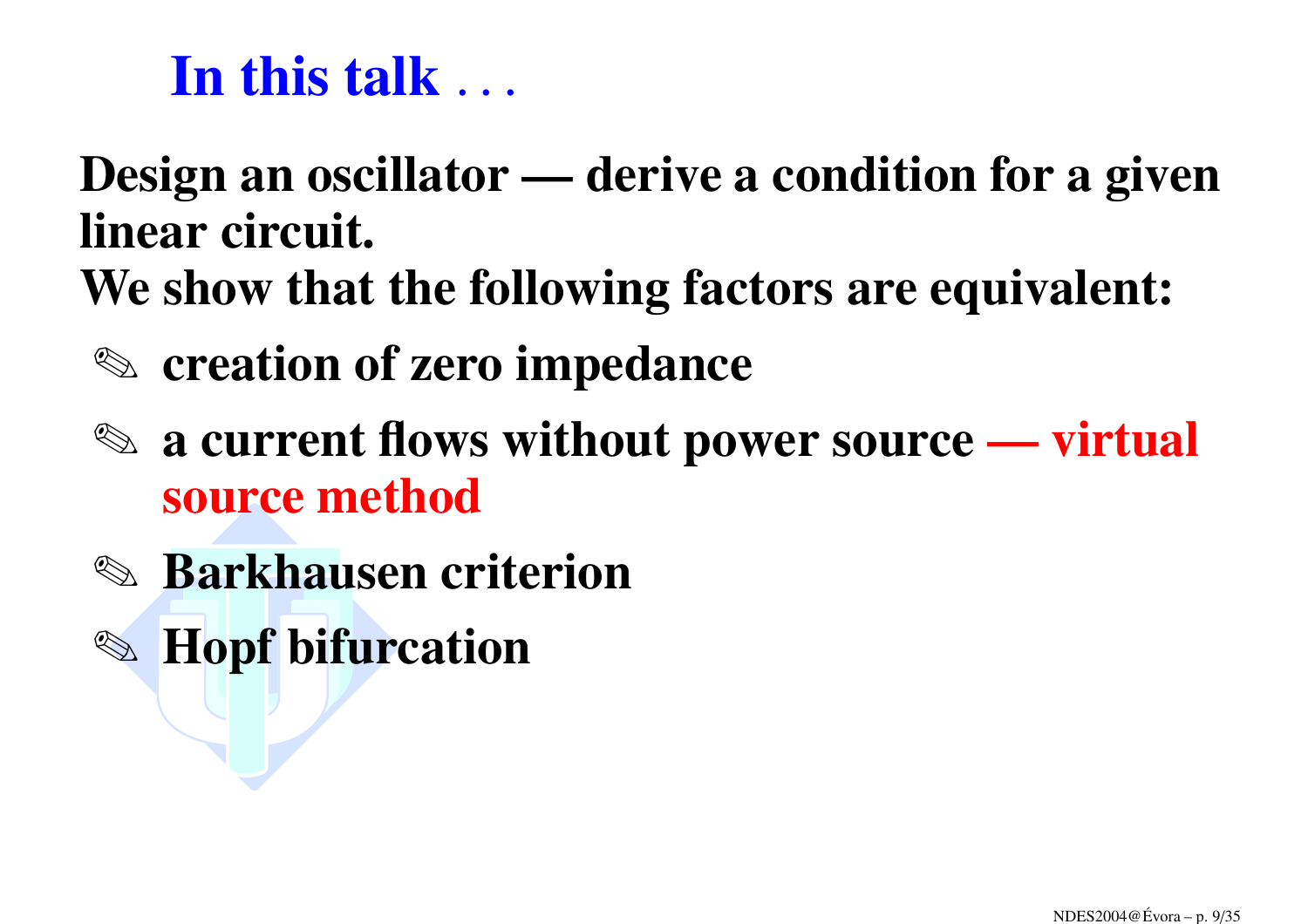# **Virtual source method**

**Assumption of <sup>a</sup> virtual source by using the phasor method:**

- ✎ **Adding <sup>a</sup> virtual voltage (current) source into the system**
- ✎ **zero impedance (admittance) makes <sup>a</sup> non-zero current (voltage) without source**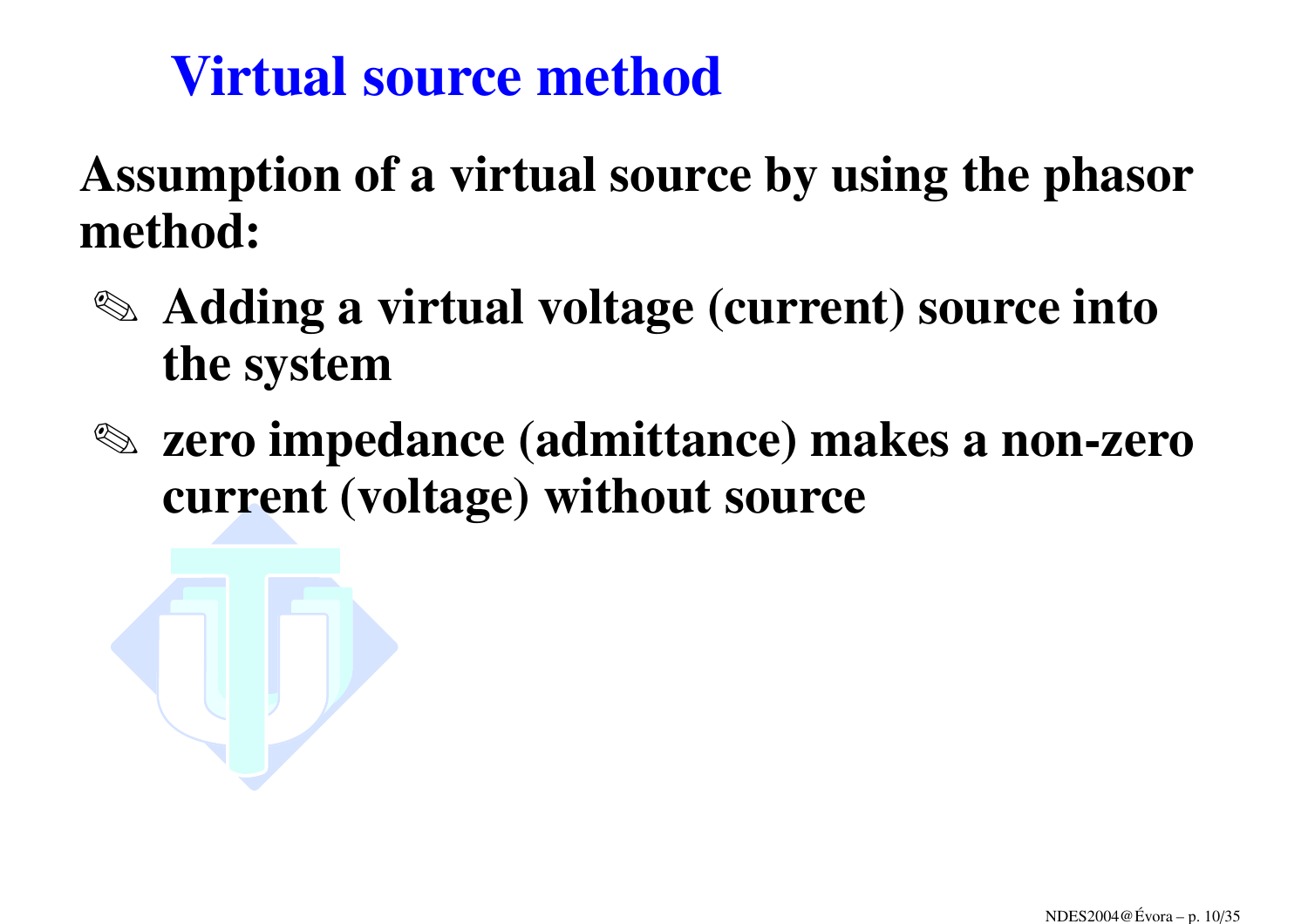# **Virtual voltage source**

- $\Diamond$  place a virtual voltage source  $E = E_0 e^{j\omega t}$  in an **appropriate location in the circuit**
- ✎ **compute the whole impedance** *Z*
- ✎ *ZI* <sup>=</sup> *E* **shows "a condition to keep the current non-zero is** *Z* <sup>=</sup> 0**."**

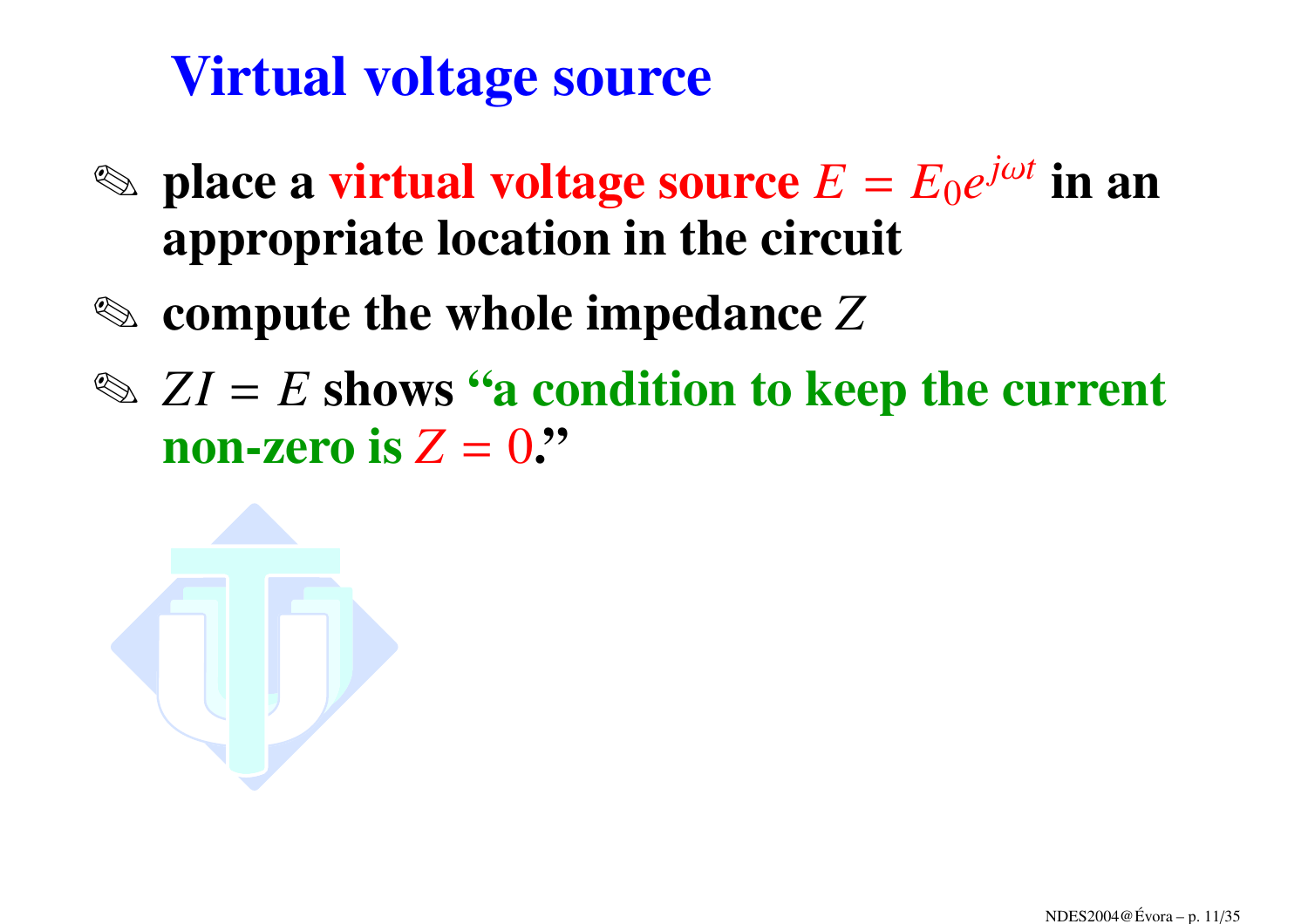### **Virtual current source**

- $\textcircled*$  place a virtual current source  $I = I_0e^{j\omega t}$  in an **appropriate location in the circuit**
- ✎ **compute the whole admittance** *Y*
- ✎ *YV* <sup>=</sup> *I* **shows "a condition to keep the voltage non-zero is** *Y* <sup>=</sup> 0**."**

 $\sqrt{2\pi}$ **These virtual source methods are equivalent to Hopf bifurcation analysis and Barkhausen criterion.** ✒<u> Expanding the contract of the contract of the contract of the contract of the contract of the contract of the contract of the contract of the contract of the contract of the contract of the contract of the contract of th</u>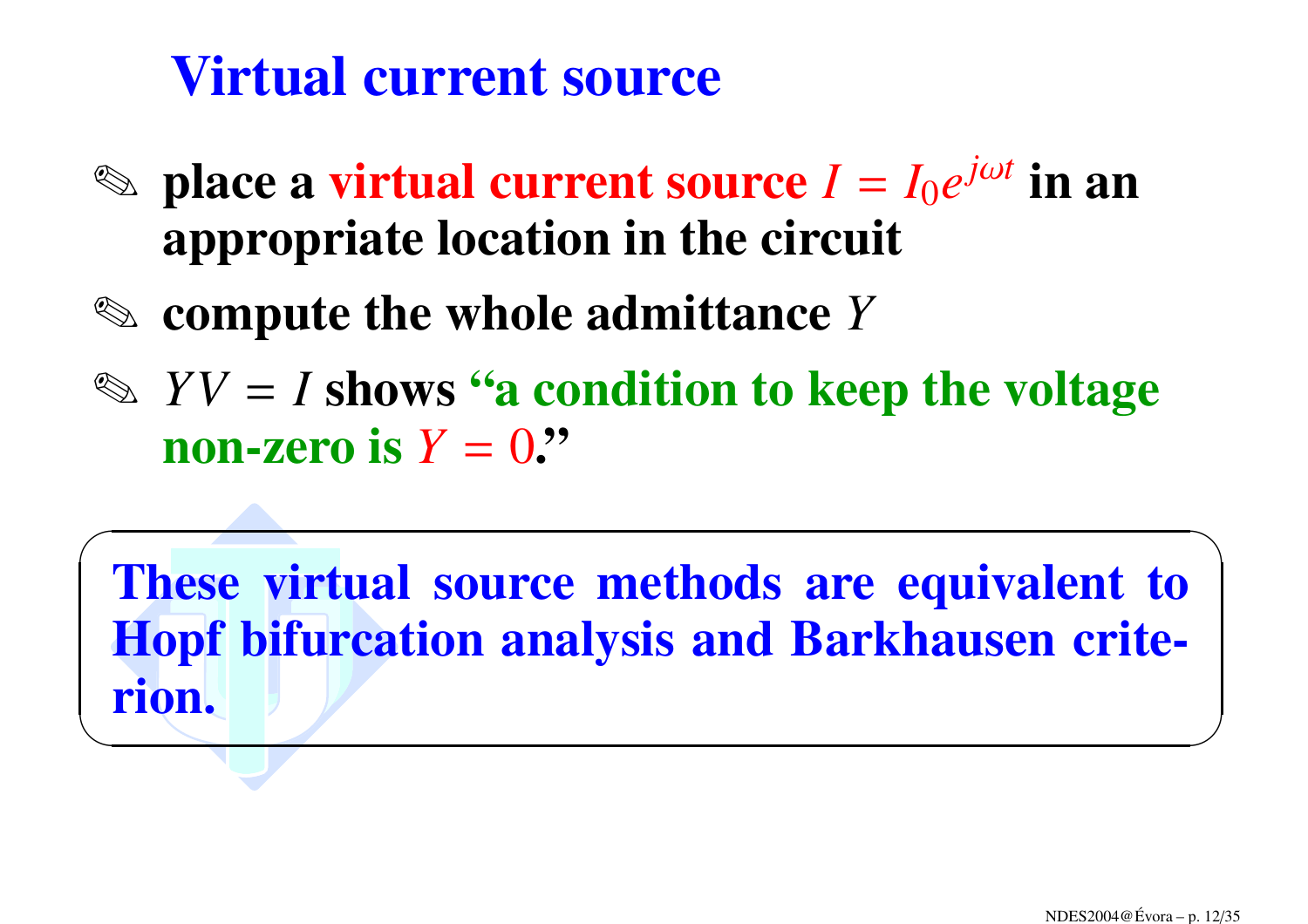## **Example—LCR circuit**

#### **adding <sup>a</sup> virtual current source**



NDES2004@Évora – p. 13/35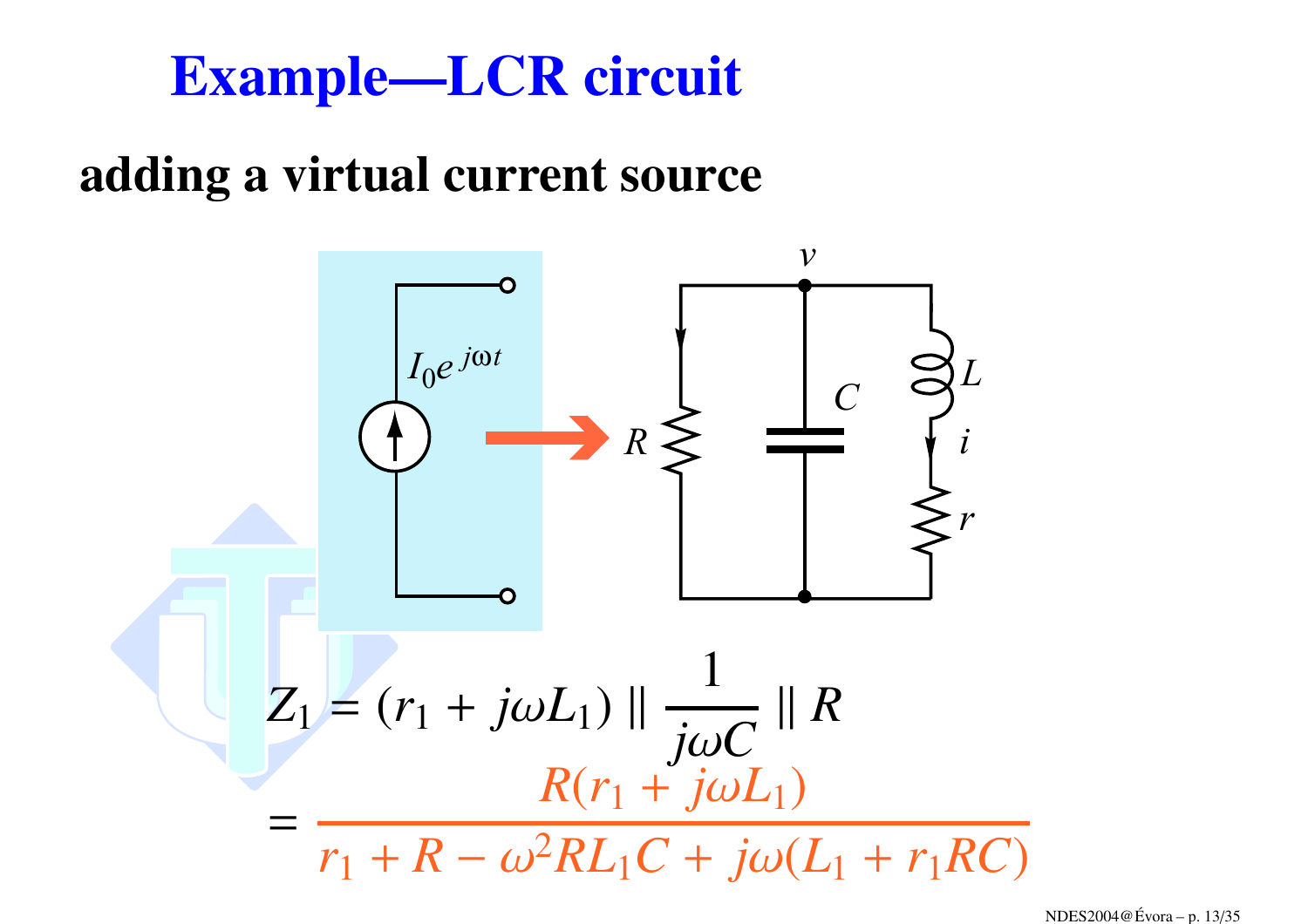# **LCR circuit**

**substitute** 0 + *j*0 **into the denominator of** *Z*<sup>1</sup>

$$
R + r_1 - \omega^2 R L_1 C = 0
$$
  

$$
\omega (L_1 + R r_1 C) = 0
$$

 $\mathbf{s}$  ince  $L_1 > 0, C > 0,$  we have

$$
\omega = \sqrt{\frac{R + r_1}{RL_1C}}
$$
 frequency  

$$
Rr_1 = -\frac{L_1}{C}
$$
 Hopf bifurcation set

*R* < 0 **required.**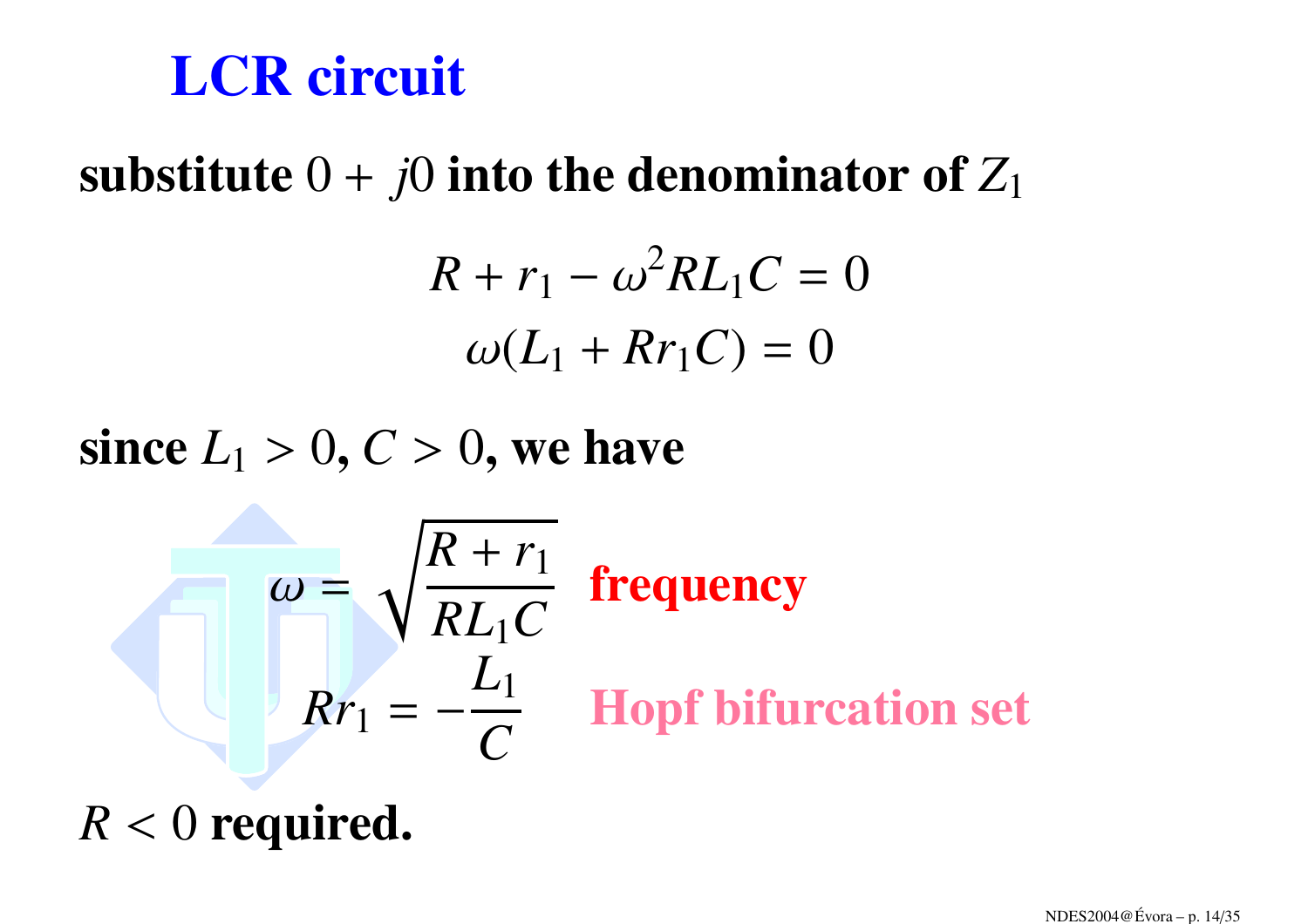## **Hopf bifurcation analysis**

**Assume** *R*−1*<sup>v</sup>* <sup>=</sup> *g*(*v*) **Hopf bifurcation analysis**

$$
C\frac{dv}{dt} = -g(v) - i, \quad L_1 \frac{di}{dt} = v - ri
$$

#### **Jacobian matrix:**

$$
J = \left(\begin{array}{cc} \frac{1}{CR} & \frac{1}{C} \\ \frac{1}{L_1} & \frac{r}{L_1} \end{array}\right).
$$

**where** *R*−<sup>1</sup> **is <sup>a</sup> linear part of** *dg*(*v*)/*dt*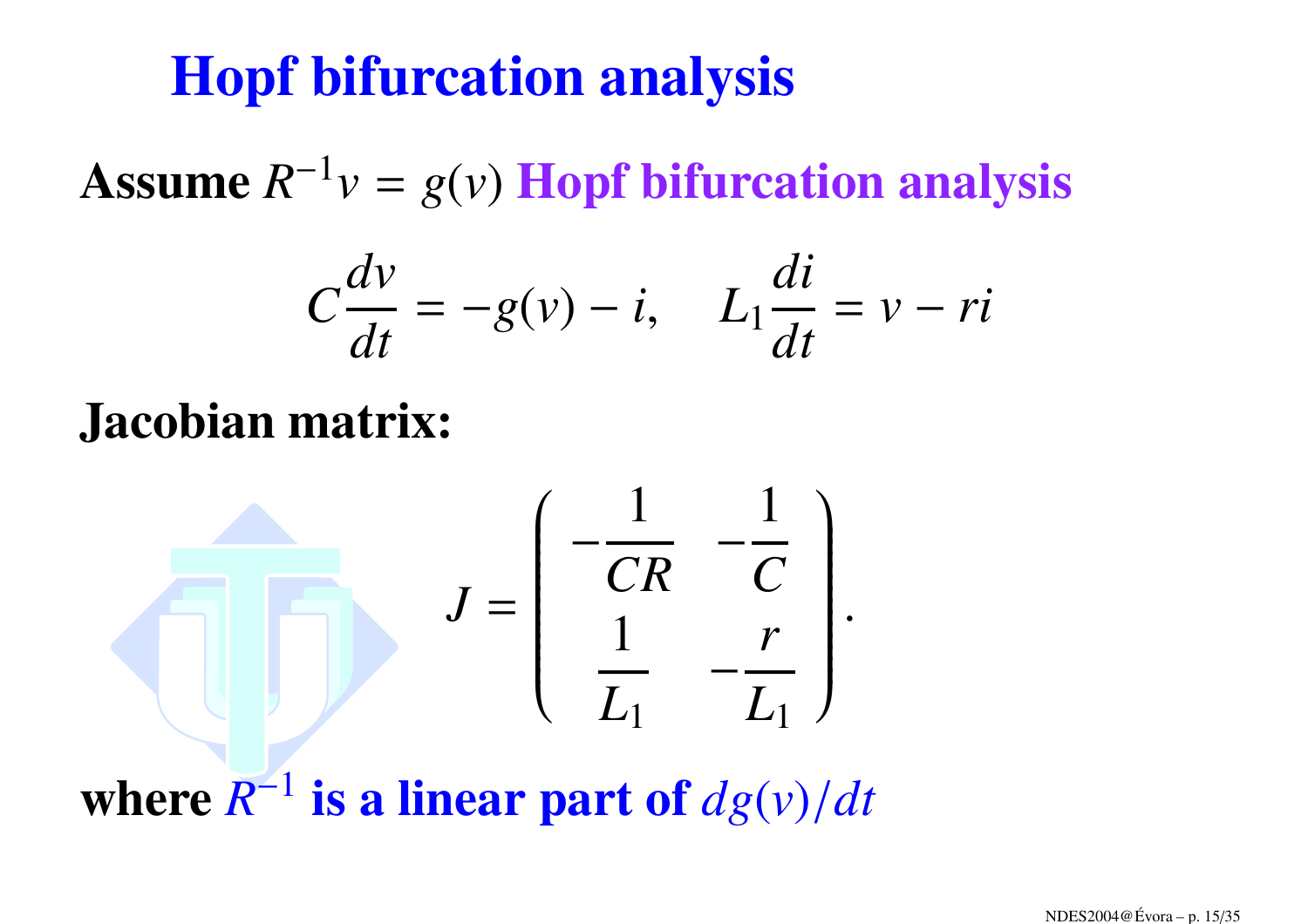$\chi(\mu) = \det(A - \mu I) = 0$ 

$$
\chi(\mu) = \mu^2 + \left(\frac{1}{CR} + rL_1\right)\mu + \frac{R+r}{CRL_1} = 0
$$

**Substitute Hopf bifurcation condition:**  $\mu = 0 + j\omega$ **into above equation. From the real and imaginary part, we have:**

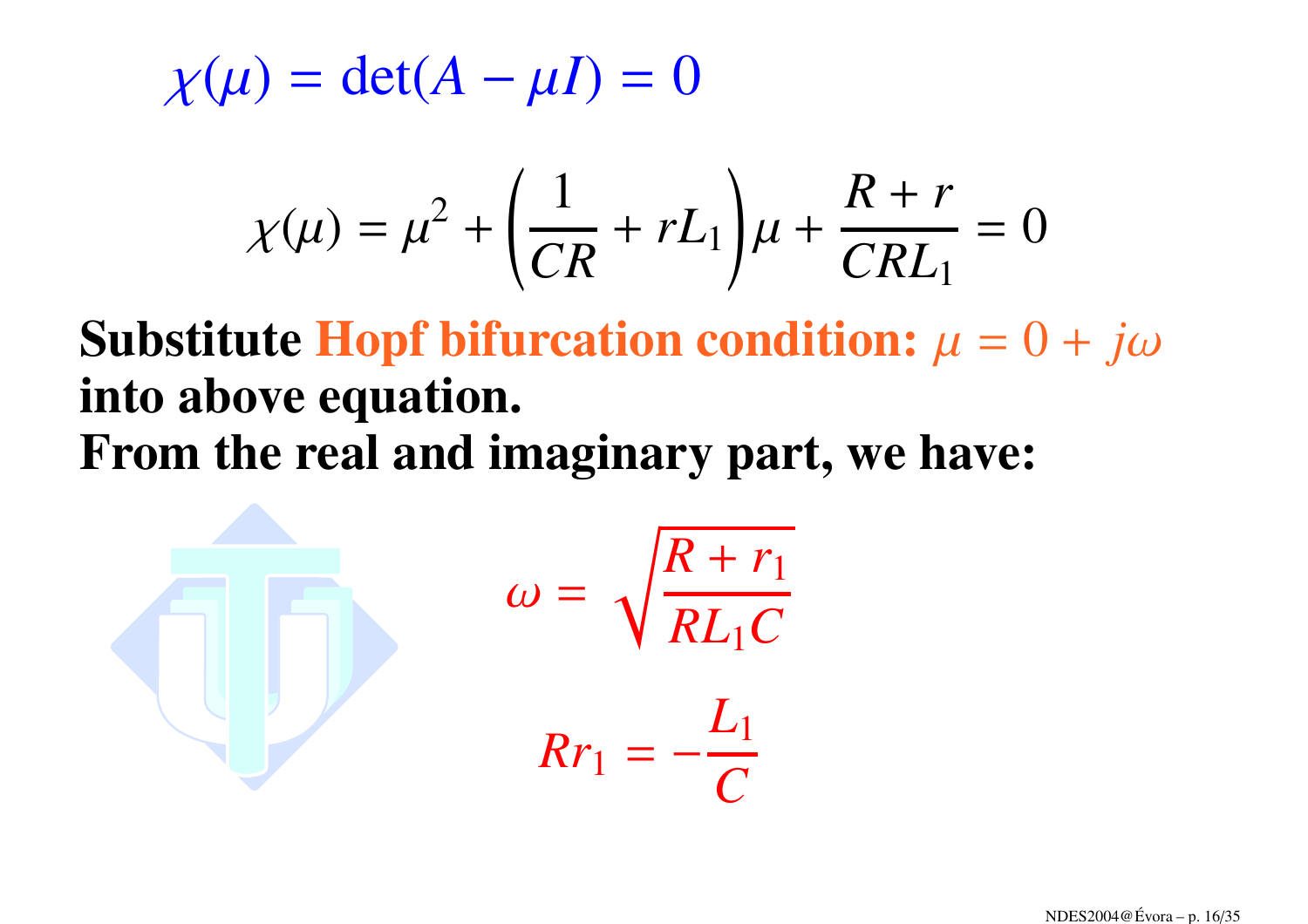### **Barkhausen criterion for BVP**

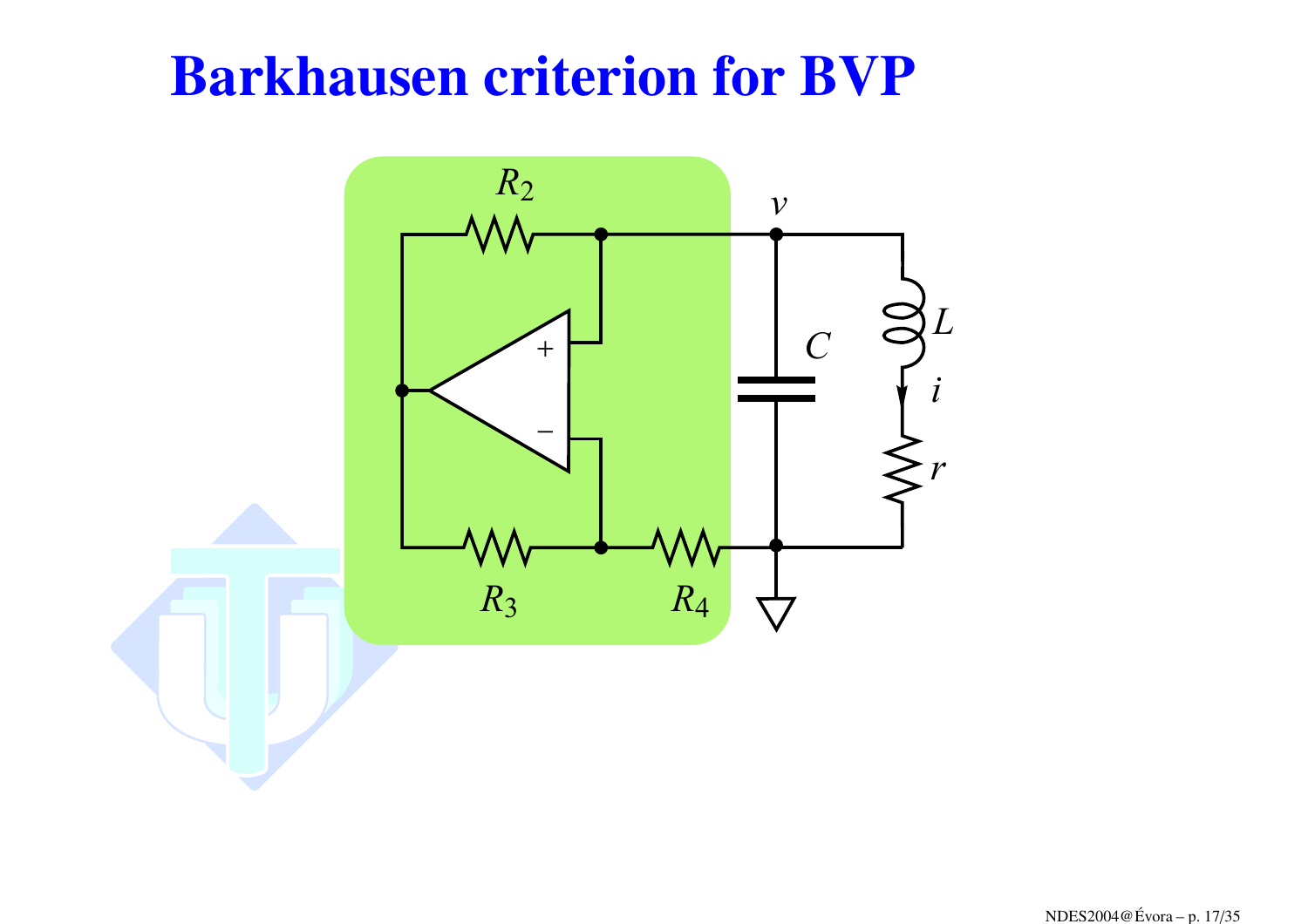# as a bridge

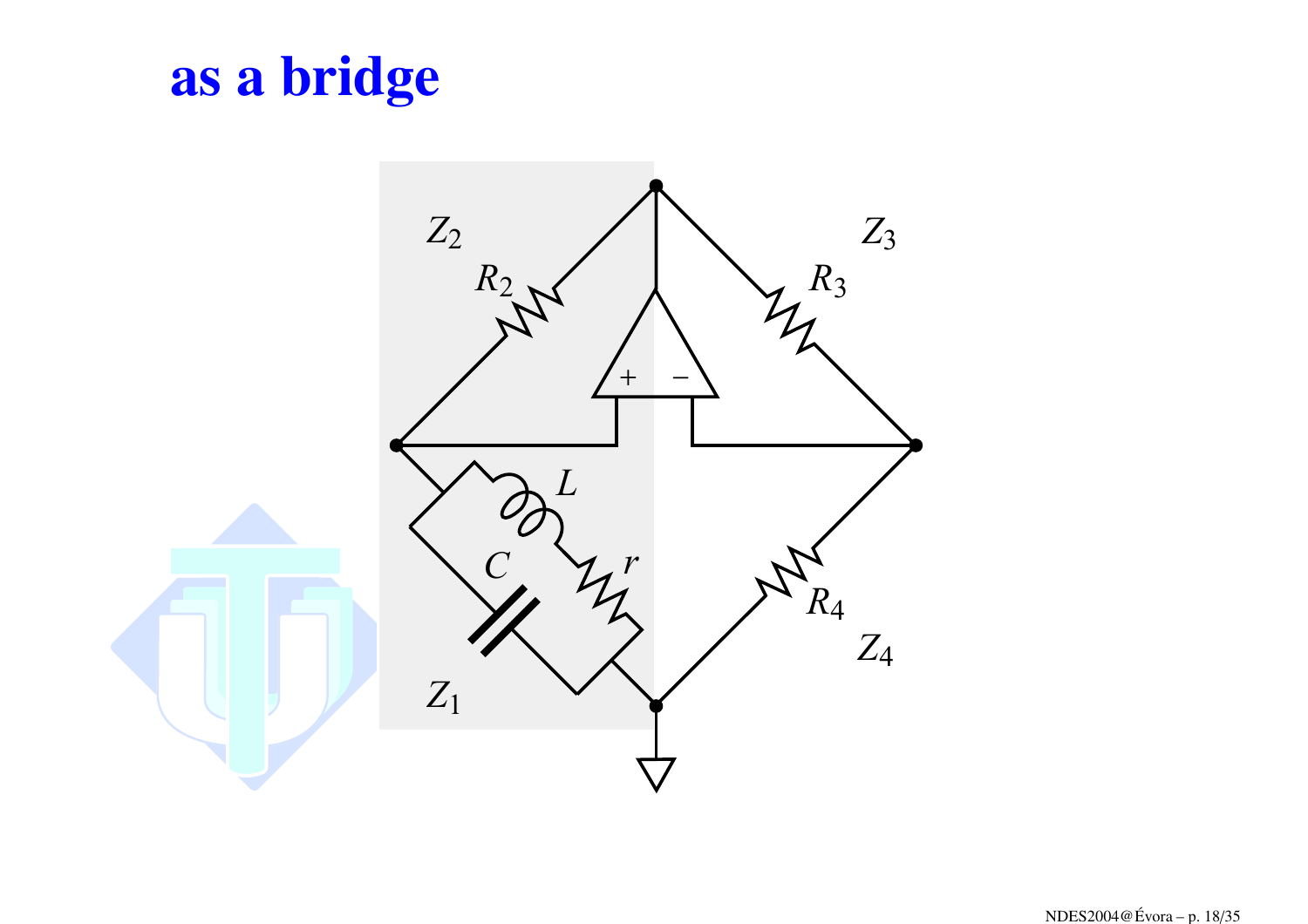## **Voltage feedback ratio**

#### **for the positive feedback loop:**

$$
\beta = \frac{Z_2}{Z_1 + Z_2} = \frac{R_2(1 - \omega^2 L_1 C + j\omega C r)}{r + R_2 - \omega^2 L_1 C R_2 + j\omega L_1 + j\omega C r R_2}
$$

Let  $R = R_3 = R_4$ , and from  $\textbf{Re} A\beta = 1$ ,  $\textbf{Im} A\beta = 0$ , we **have:**

$$
\omega = \sqrt{\frac{R+r_1}{RL_1C}}, \quad Rr_1 = -\frac{L_1}{C}
$$

⇒ **showing the same result.**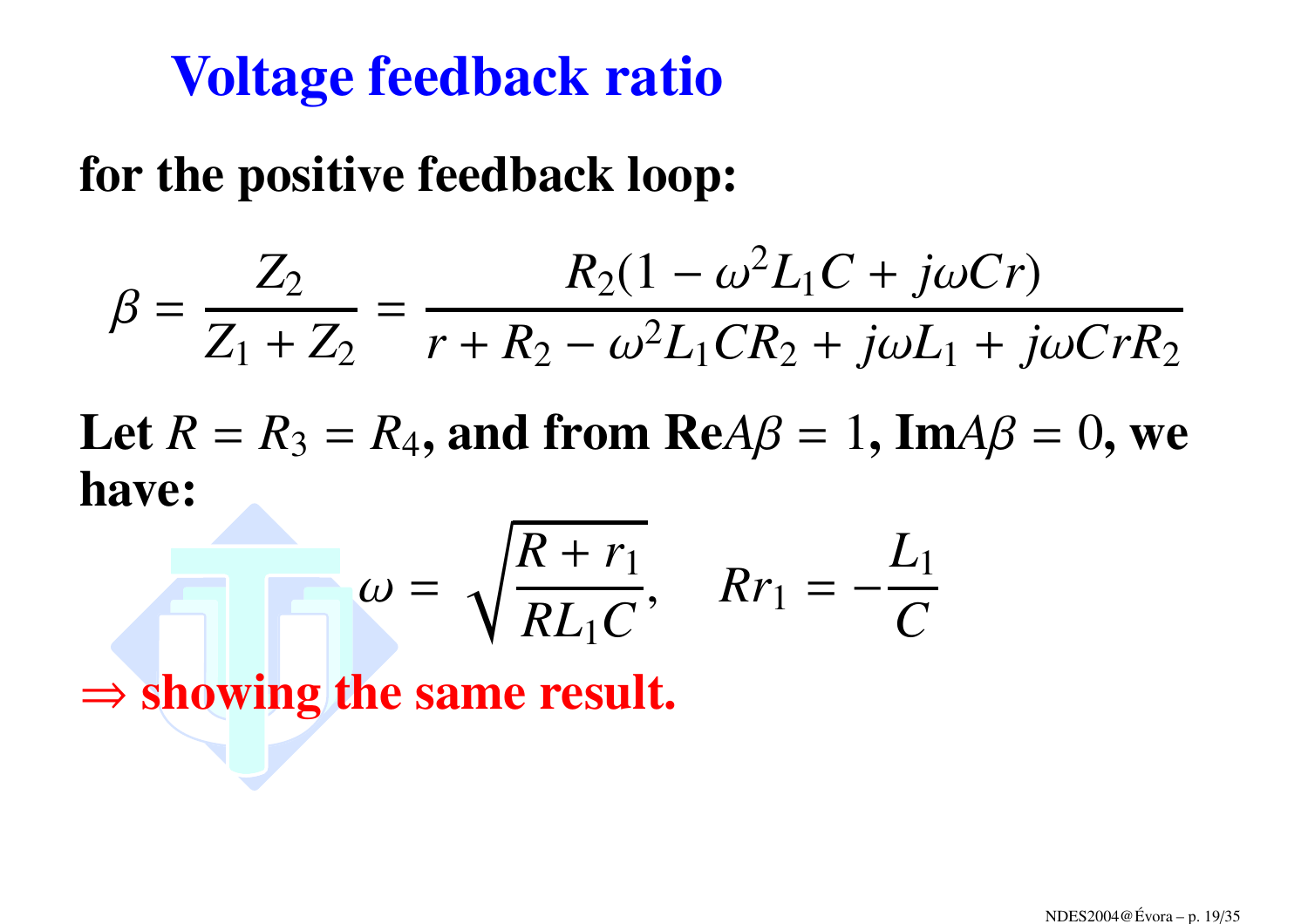## **Cautions**

- ✎ **Controlling Hopf bifurcation by choosing parameter values**
- ✎ **No guarantee for global stability of the limit cycle**
- ✎ **post-process: getting global stability, e.g., replacing** *R* **by <sup>a</sup> nonlinear conductor**
- ✎ **Frequency and wave shape — simulation is needed**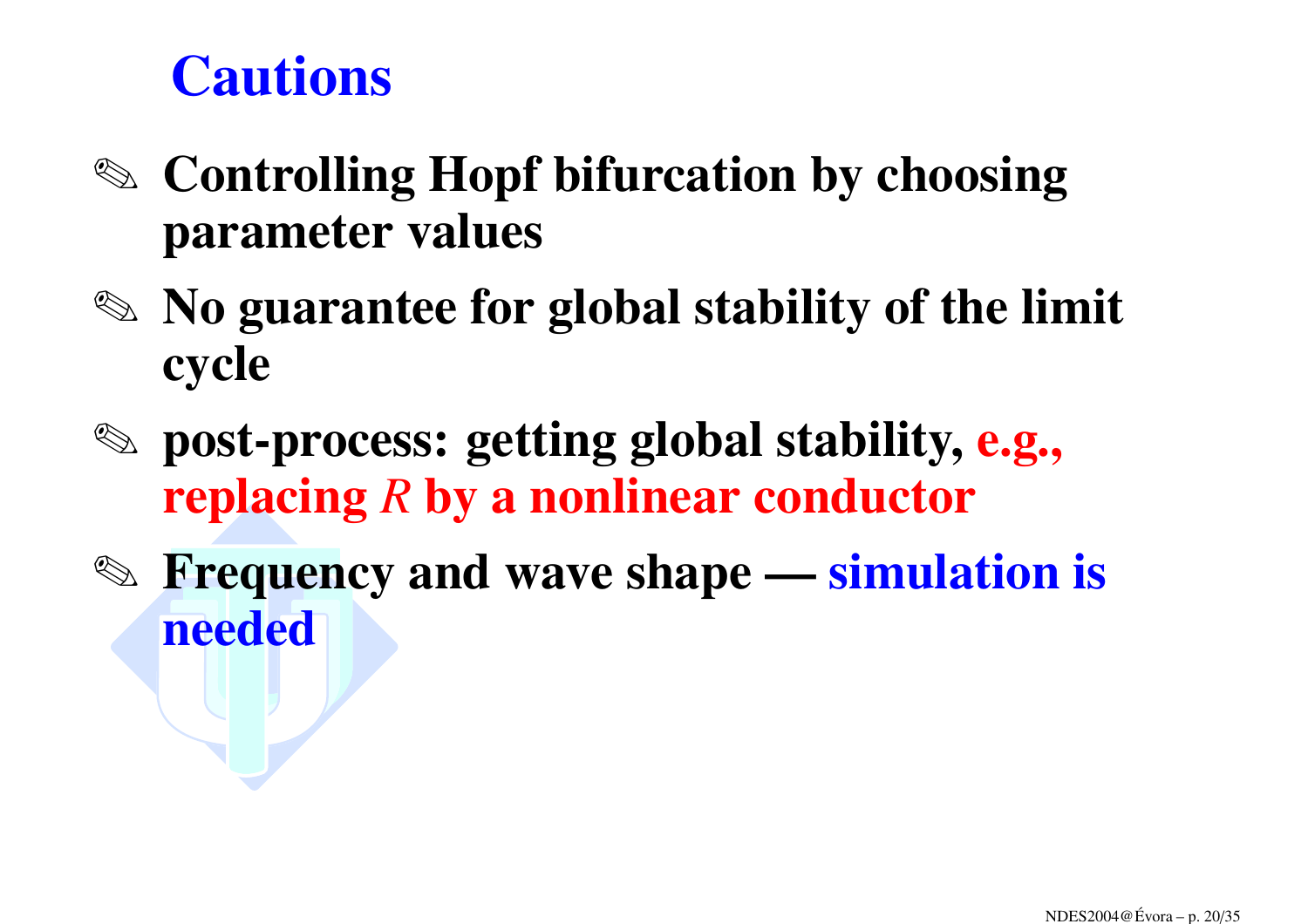## **Application — extension of BVP**



### **virtual source method:**

 $Z_2 = Z_1 || (r_2 + j\omega L_2)$ 

 $R(r_1 + r_2) + r_1r_2 - \omega^2(r_2RL_1C + L_2(r_1RC + L_1)) = 0$ 

 $R(L_1 + L_2) + r_1L_2 + r_2L_1 + r_1r_2RC - \omega^2RL_1L_2C = 0$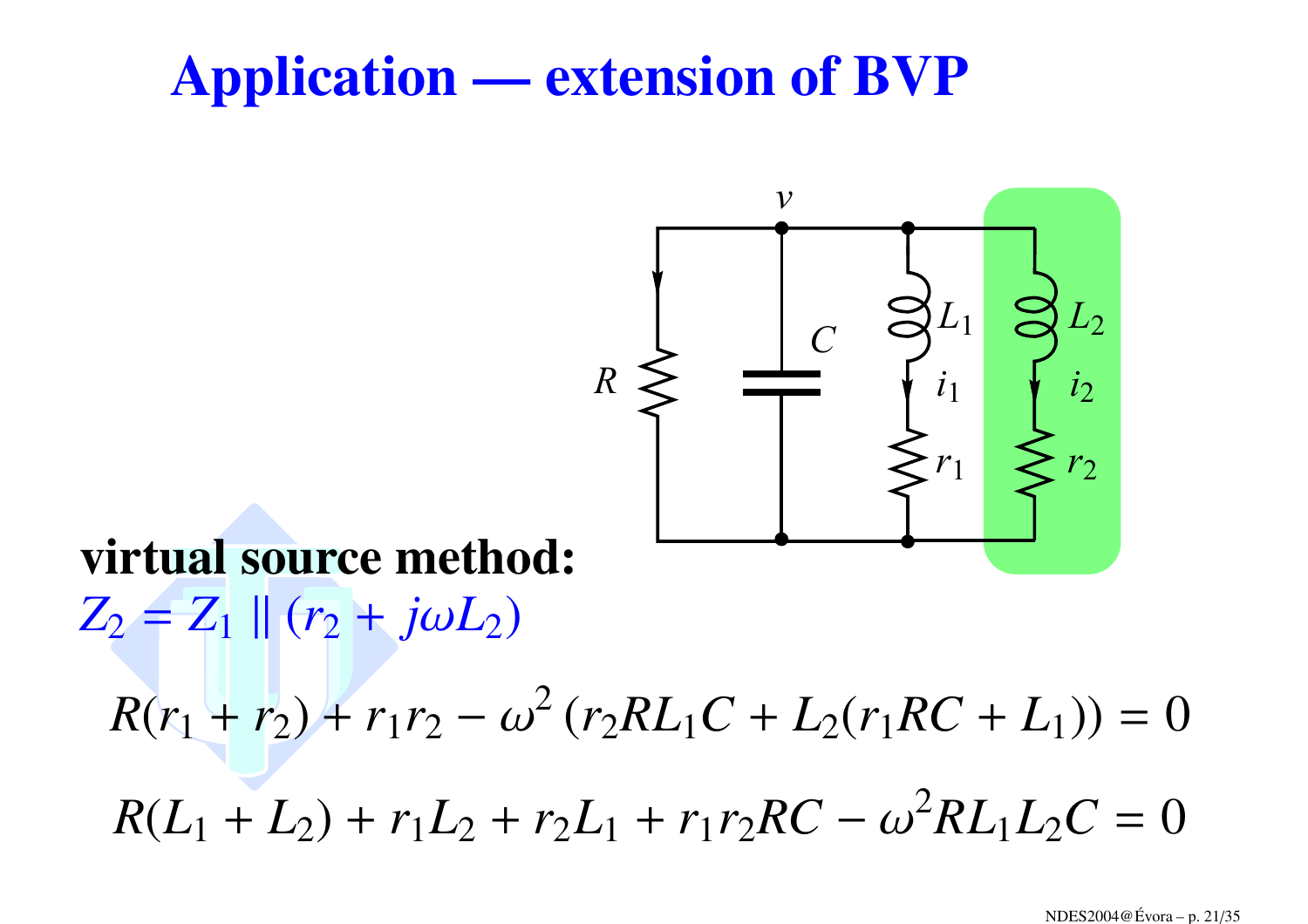#### We have Hopf bifurcation curve  $H(r_1, r_2)$ , and

$$
\omega = \sqrt{\frac{(r_1 + r_2)R + r_1r_2}{L_1L_2 + r_2RCL_1 + r_1RL_2C}}
$$

 $r_2 \rightarrow \infty$ 



NDES2004@Évora – p. 22/35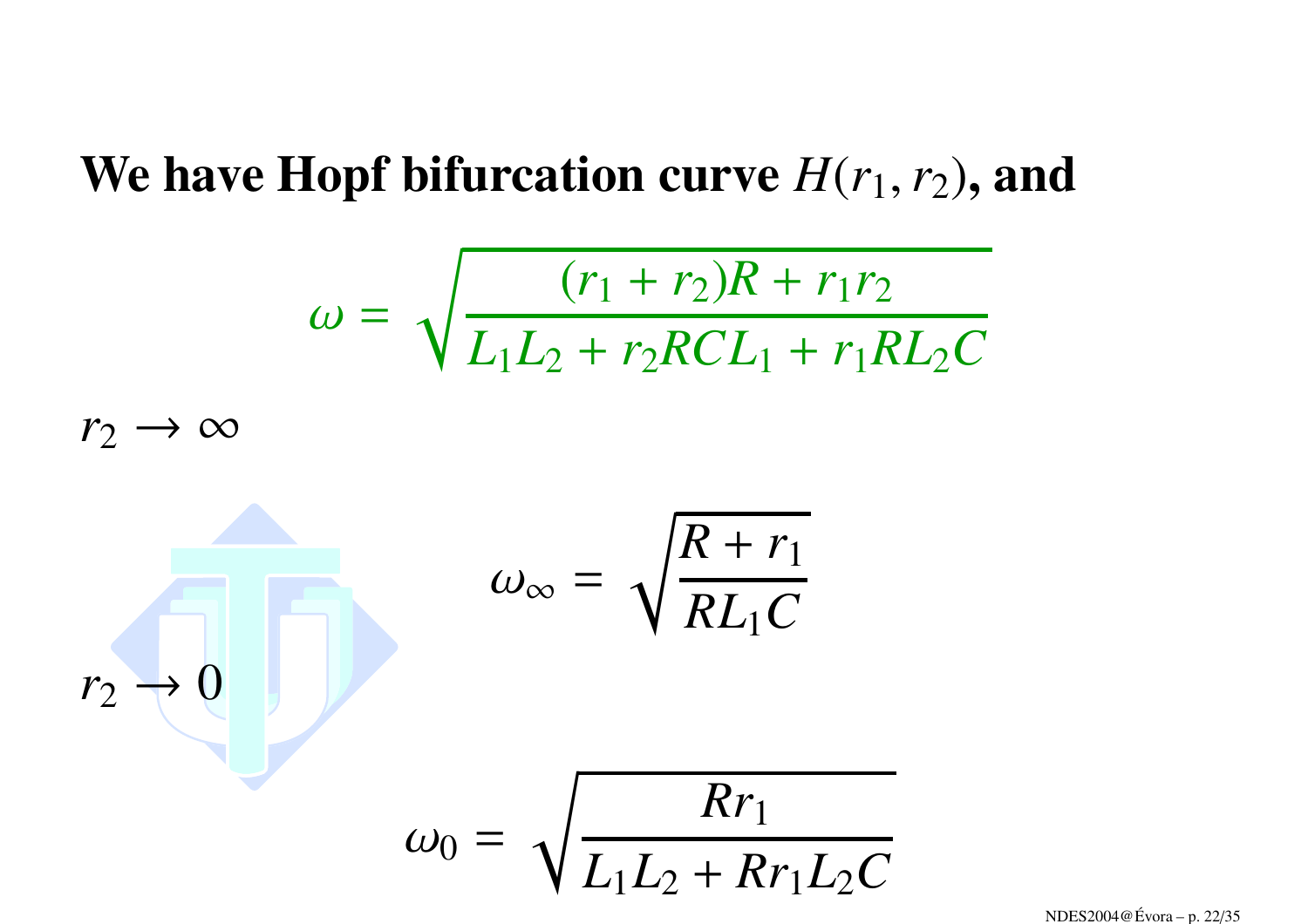# **Slow oscillation (6 kHz)**  $C = 0.022[\mu\text{F}], r_1 = 500[\Omega], L_1 = 10[\text{mH}], L_2 = 1[\text{mH}]$

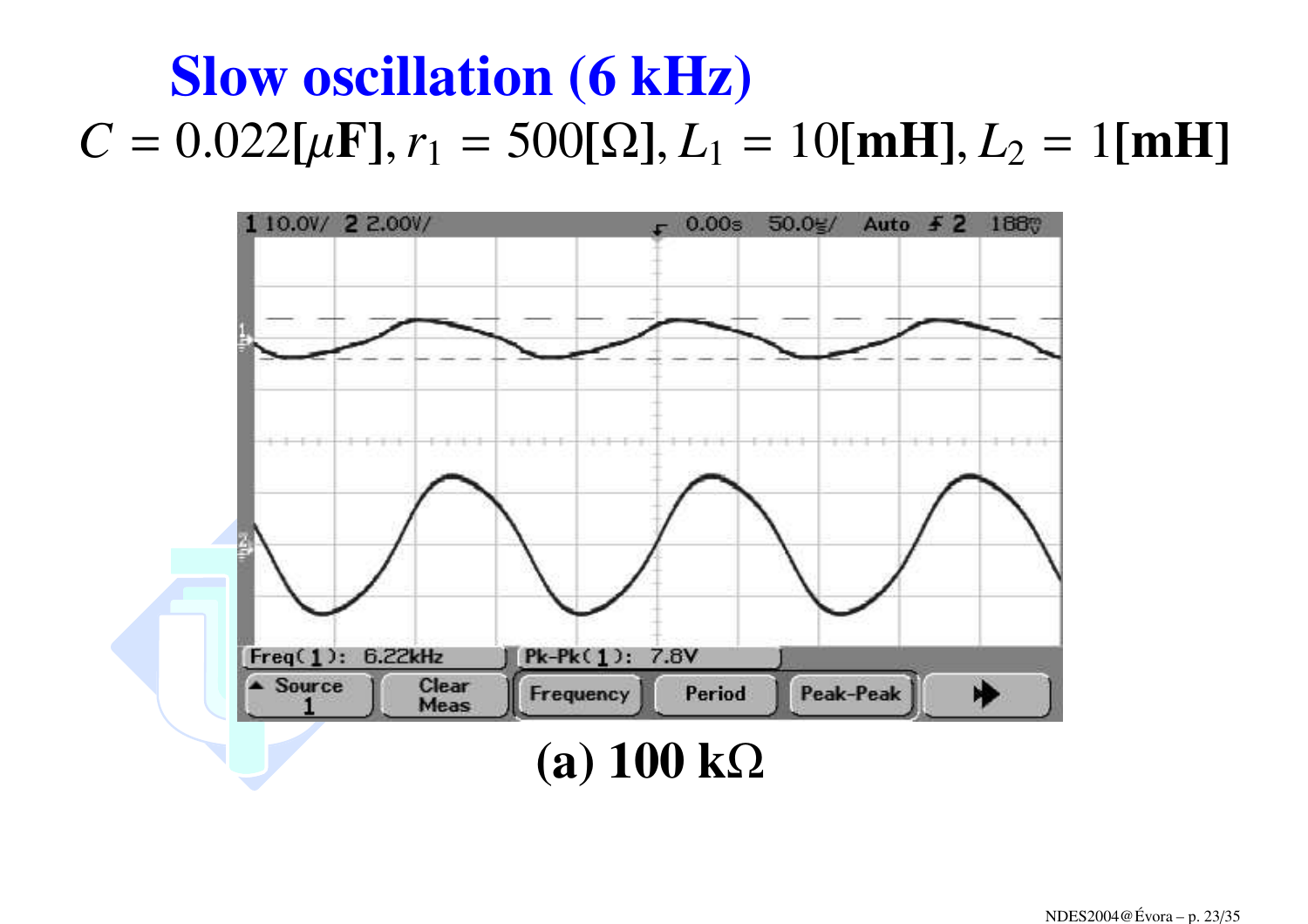#### NDES2004@Évora – p. 24/35

#### **(a) 400** Ω



# $C = 0.022[\mu\text{F}], r_1 = 500[\Omega], L_1 = 10[\text{mH}], L_2 = 1[\text{mH}]$

**oscillation dead**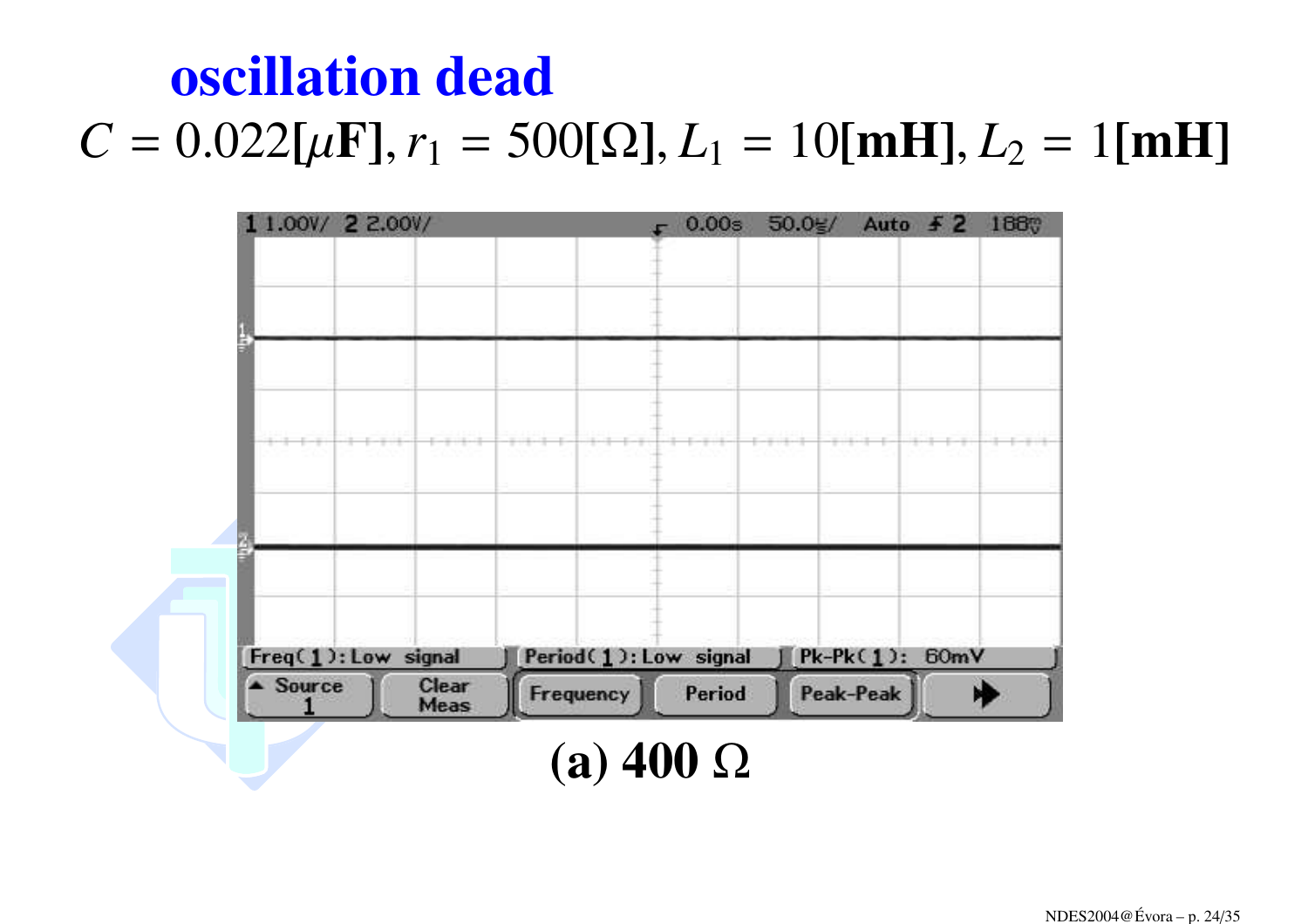#### NDES2004@Évora - p. 25/35

#### (a)  $100 \Omega$



#### revival

# $C = 0.022[\mu\text{F}], r_1 = 500[\Omega], L_1 = 10[\text{mH}], L_2 = 1[\text{mH}]$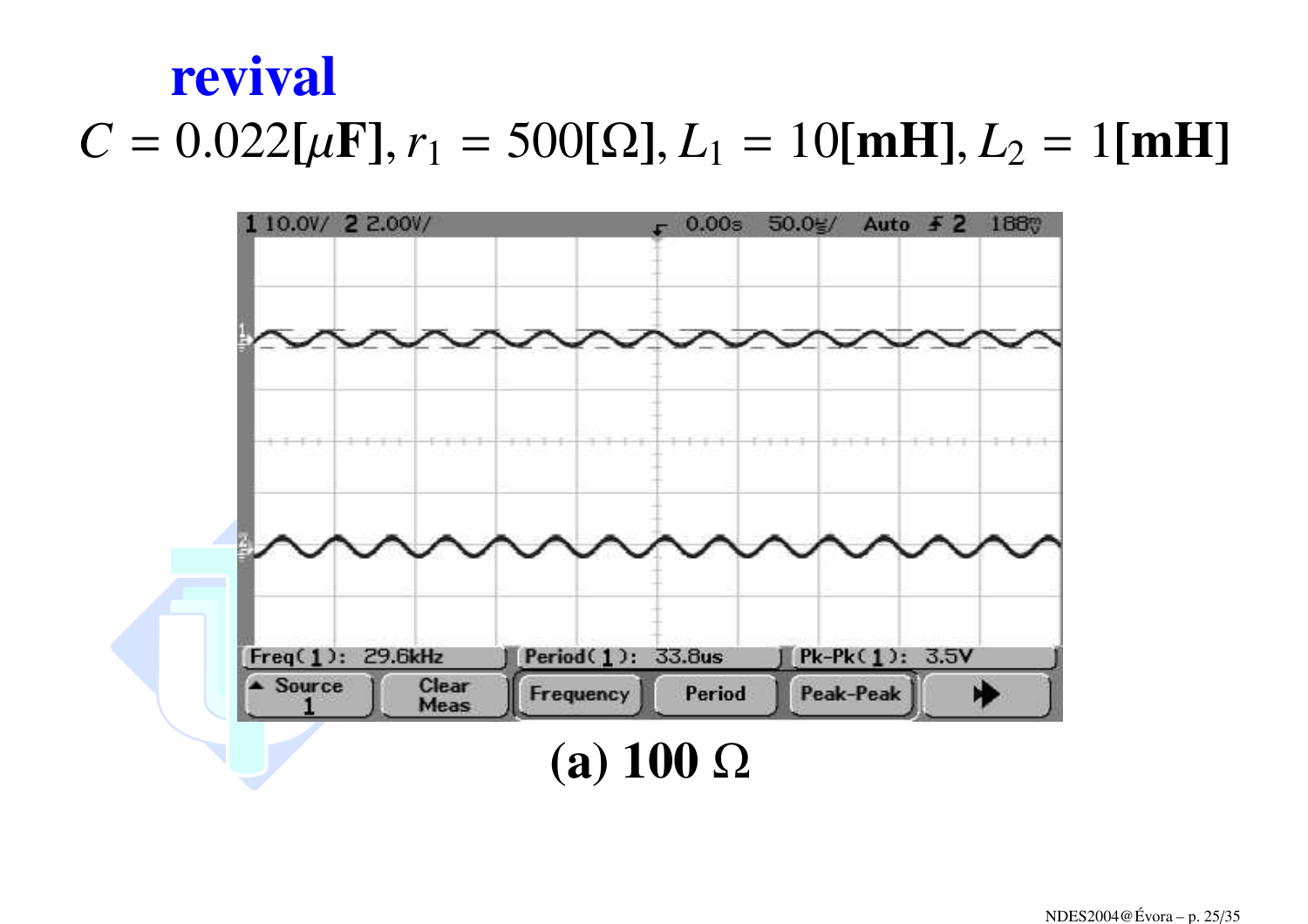# **Fast oscillation (34 kHz)**  $C = 0.022[\mu\text{F}], r_1 = 500[\Omega], L_1 = 10[\text{mH}], L_2 = 1[\text{mH}]$

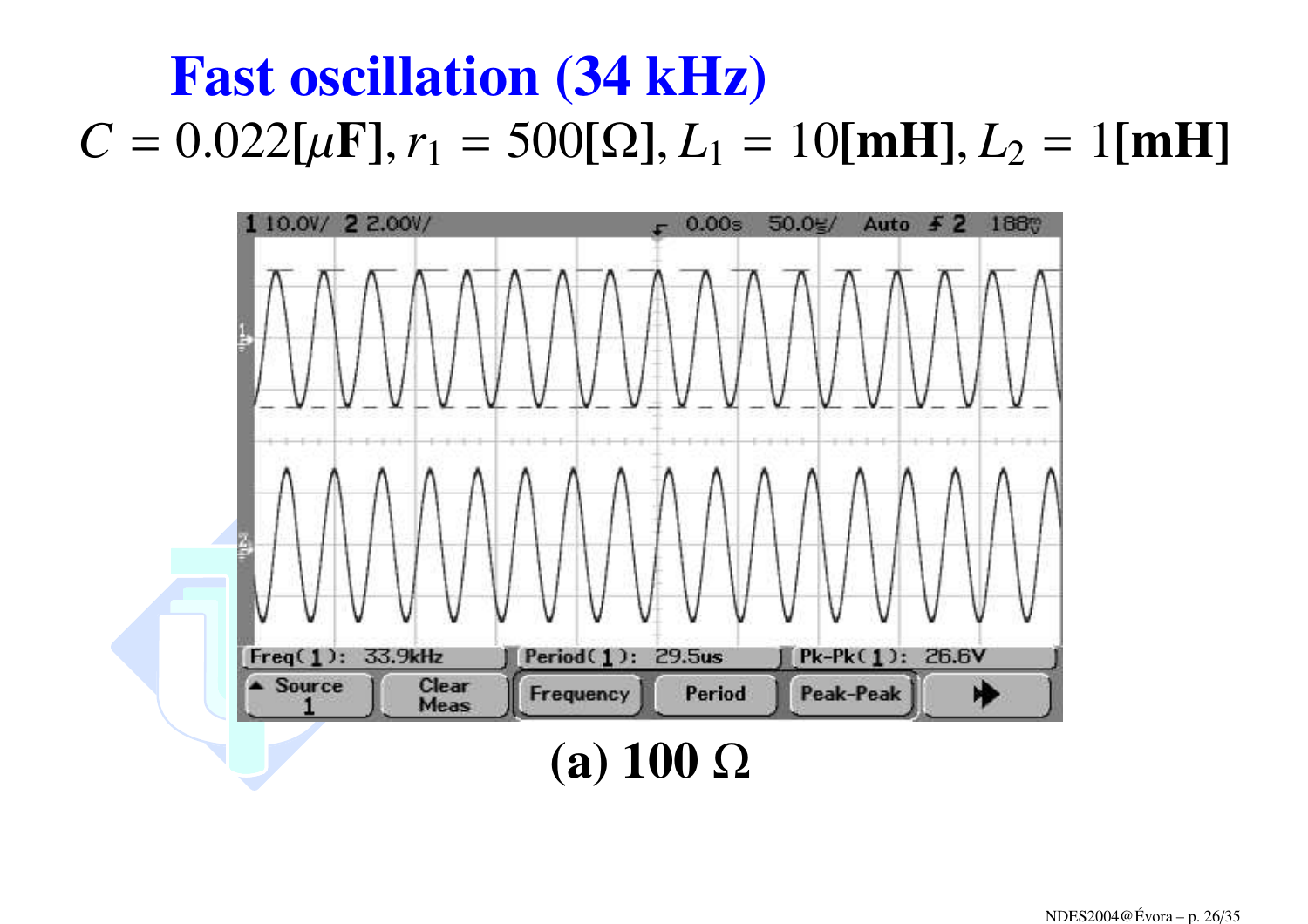## **Hopf bifurcation set in**  $k_1$ **-** $k_2$  **plane**



NDES2004@Évora-p. 27/35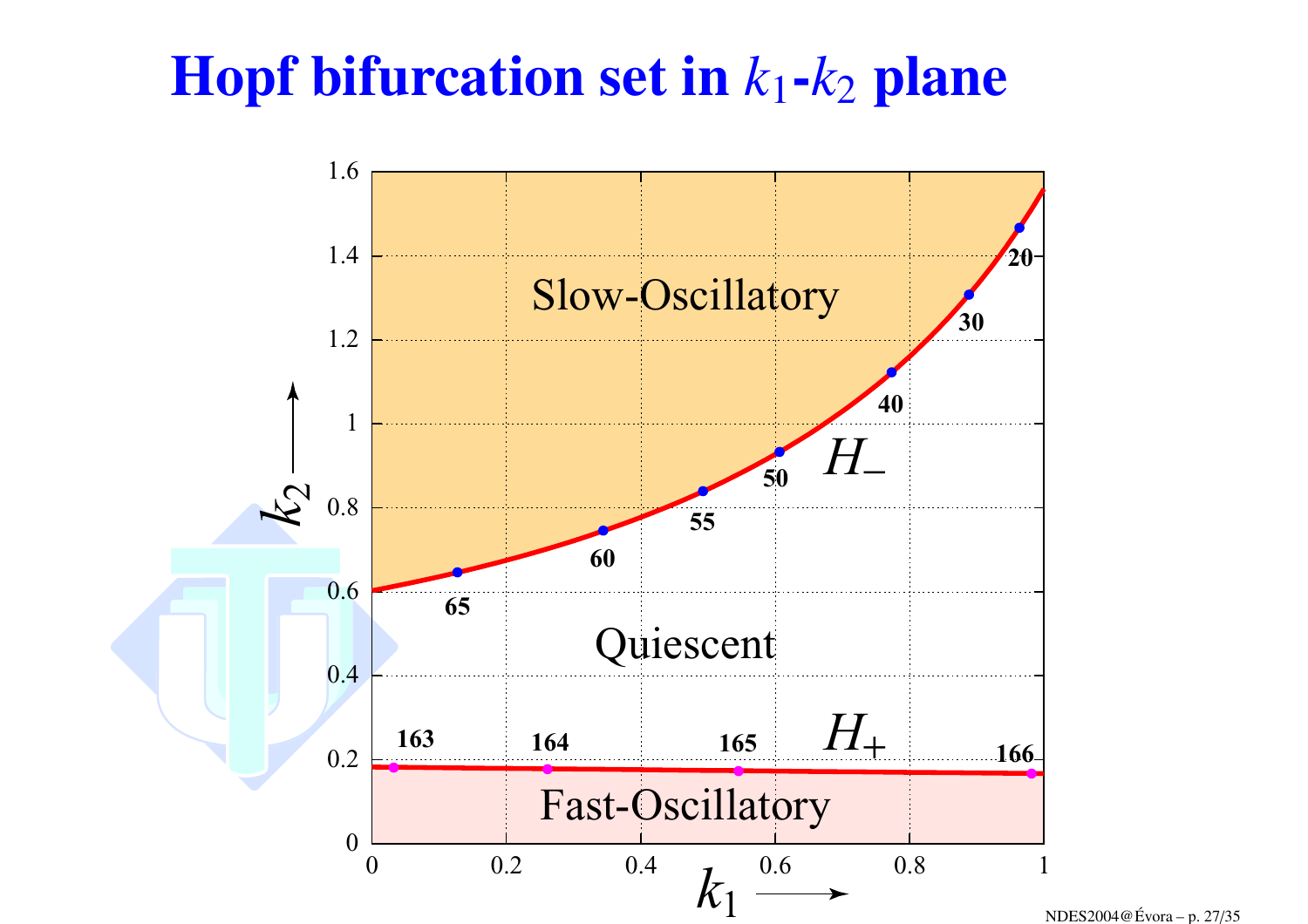# **Bifurcation of Hopf bifurcation set**

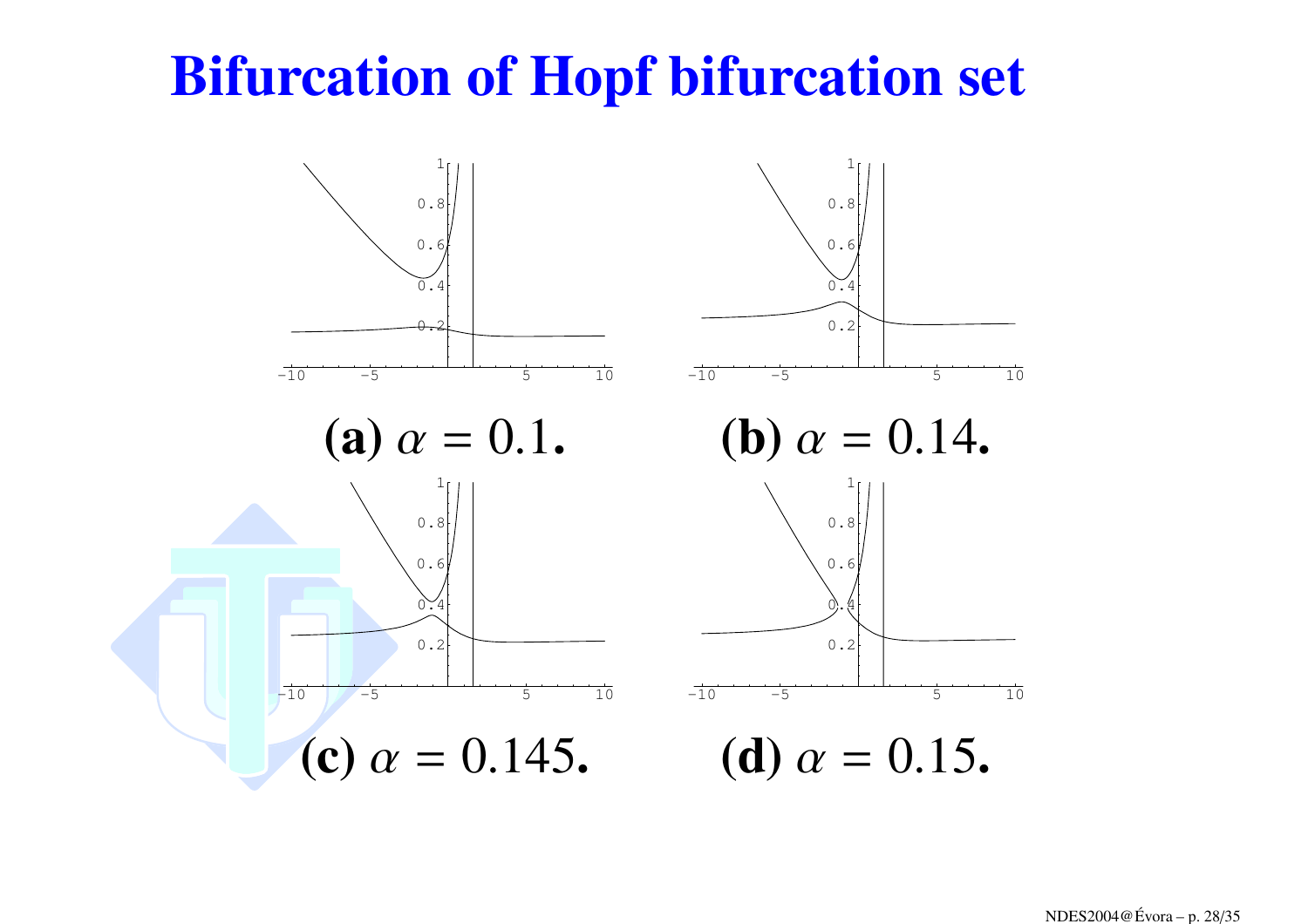#### $\alpha=0.18$



NDES2004@Évora – p. 29/35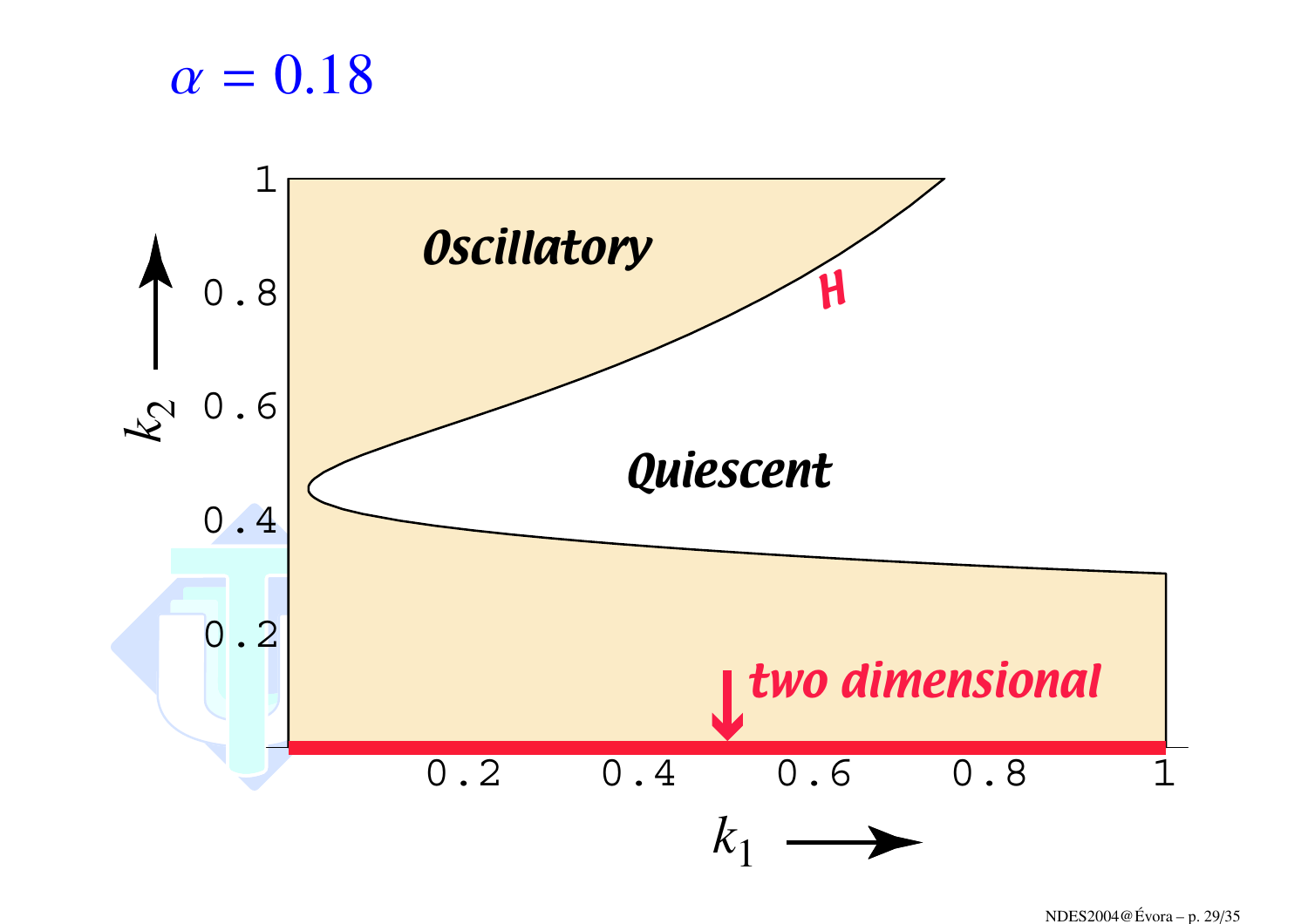#### **extended BVP circuit 1/5**

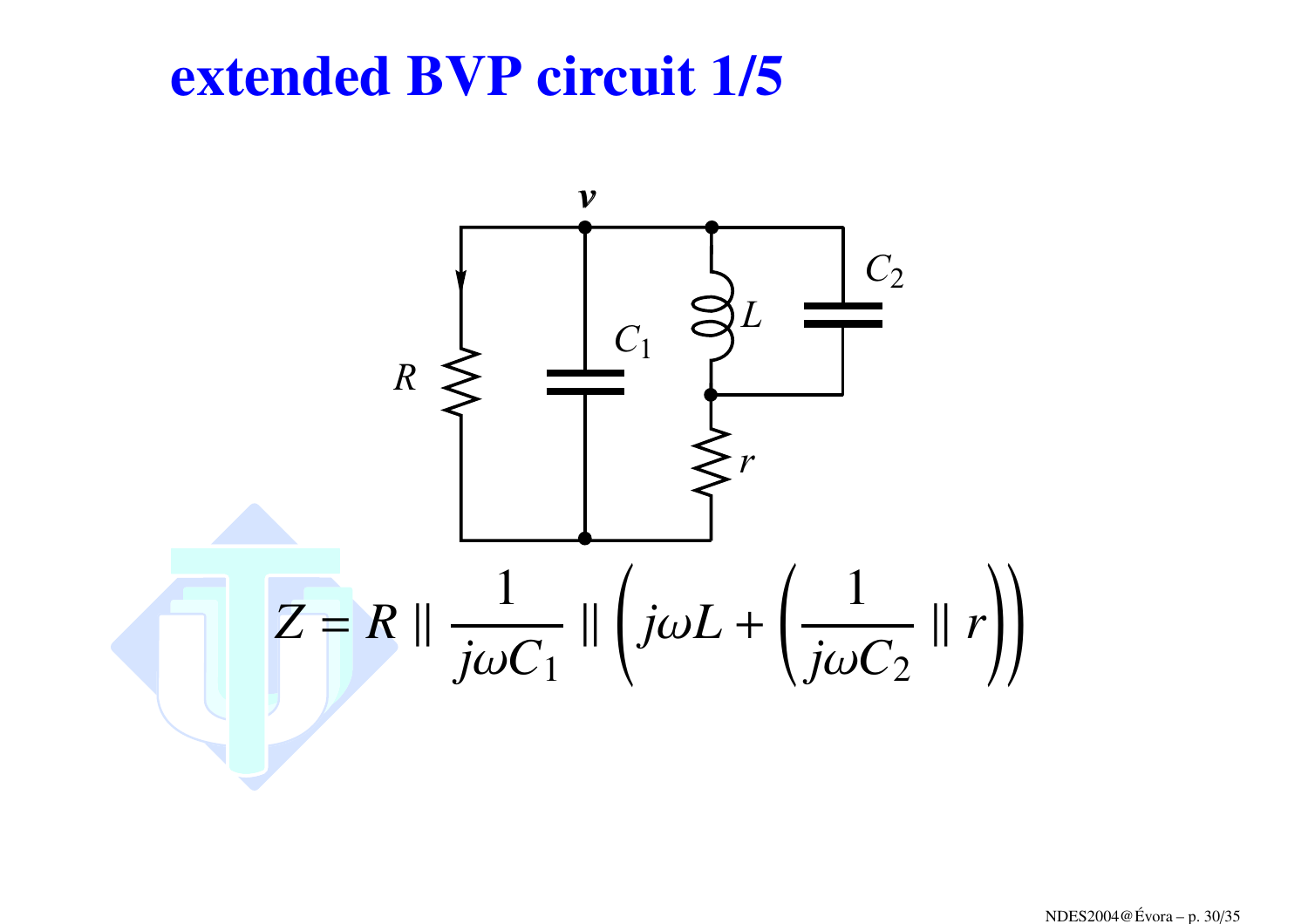#### **extended BVP circuit 2/5**

$$
Z = \frac{R(r - \omega^2 C_2 rL + j\omega L)}{R(1 + j\omega C_2 r) + (1 + j\omega C_1 R)(r - \omega^2 C_2 rL + j\omega L)}
$$
  
The denominator = 0 + j0  

$$
R + r - \omega^2 (C_2 r - C_1 R)L = 0
$$

$$
(C_1 + C_2) rR + L - \omega^2 C_1 C_2 rRL = 0
$$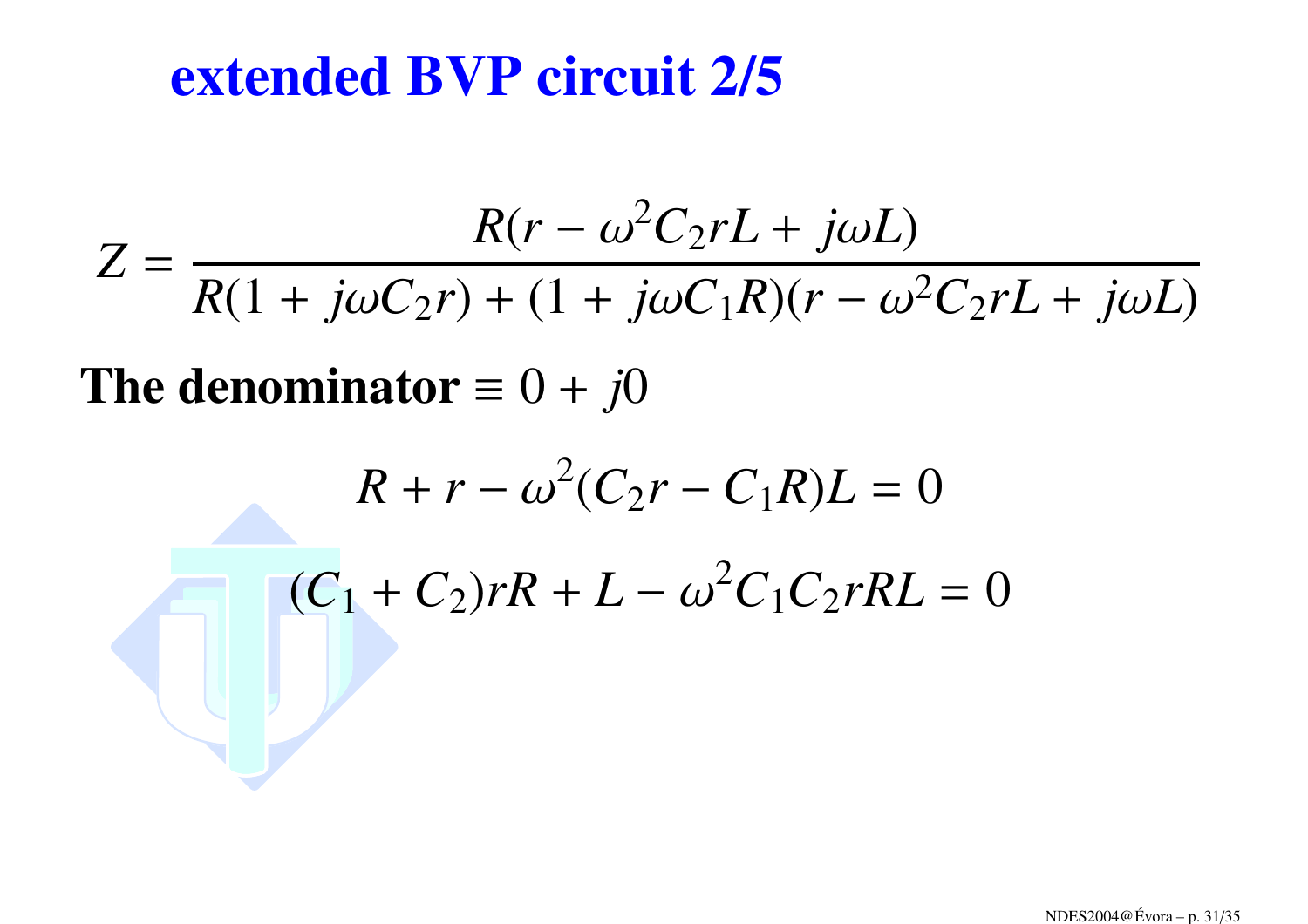#### **extended BVP circuit 3/5**

#### **Frequency:**

$$
\omega = \sqrt{\frac{L + (C_1 + C_2)rR}{C_1C_2rRL}}
$$

#### **Bifurcation set:**

 $(L + (C_1 + C_2)rR)(C_2r + C_1R)L - (R + r)C_1C_2rRL = 0$ 

⇒ **gives Hopf bifurcation set in** *<sup>r</sup>***-***R* **plane.**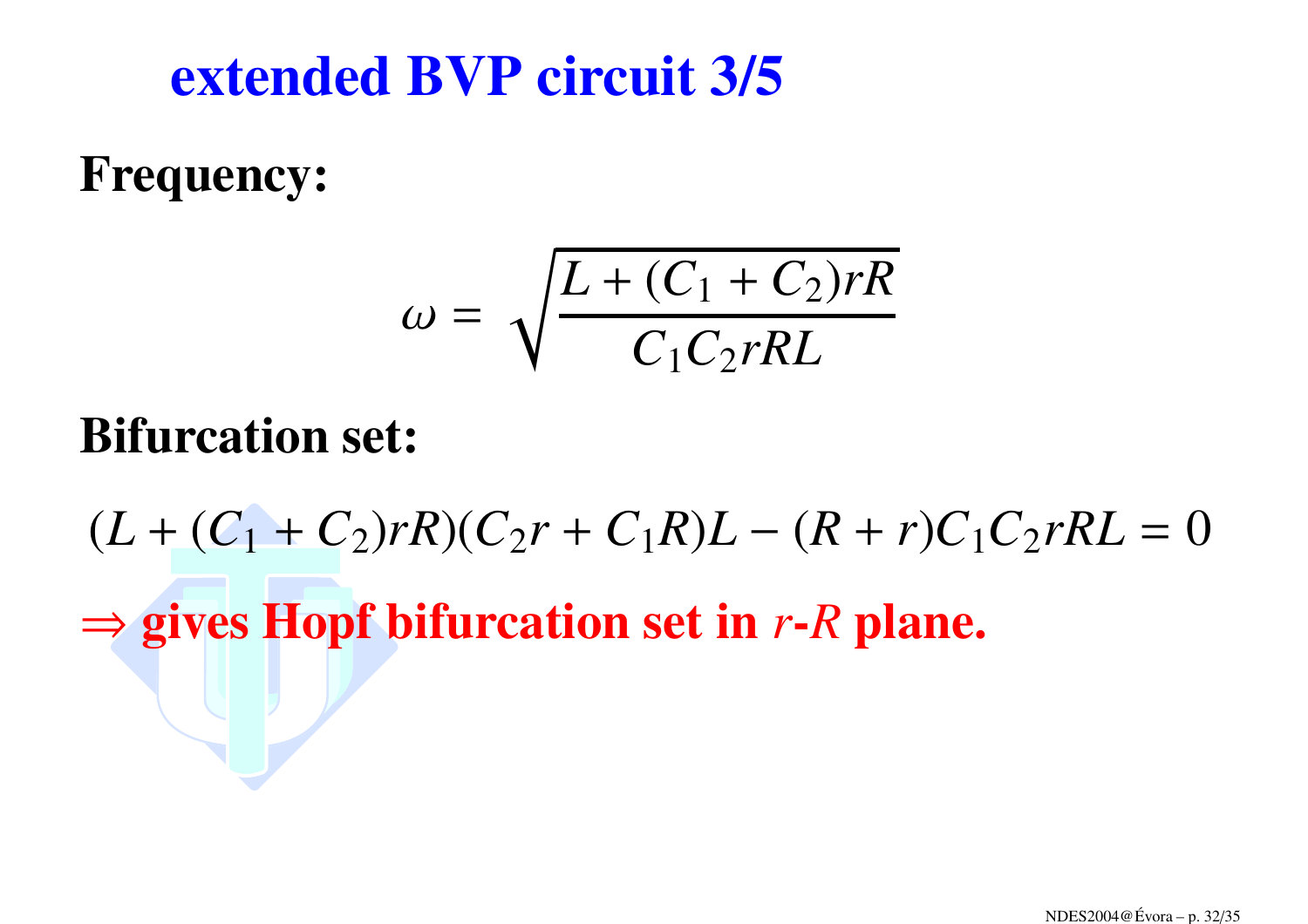#### **extended BVP circuit 4/5**

$$
r = \frac{-C_2 L - C_1^2 R^2 \pm \sqrt{-4C_1 C_2^2 L R^2 + (C_2 L + C_1^2 R^2)^2}}{2C^2 R}
$$

In case that 
$$
C_1 = C_2 = C
$$
:

$$
rR = -\frac{L}{C}, \quad r = -R
$$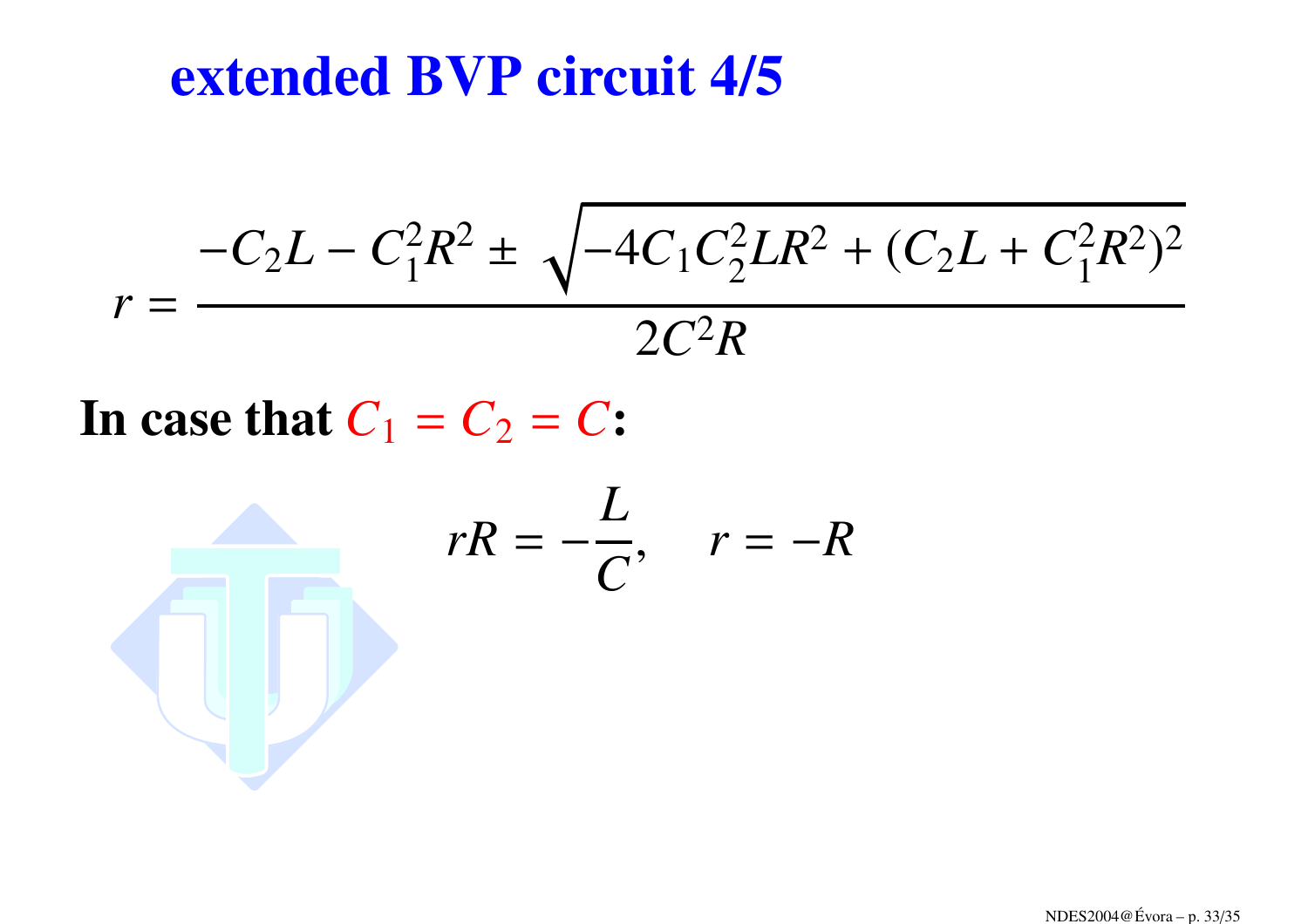#### **extended BVP circuit 5/5**



NDES2004@Évora – p. 34/35